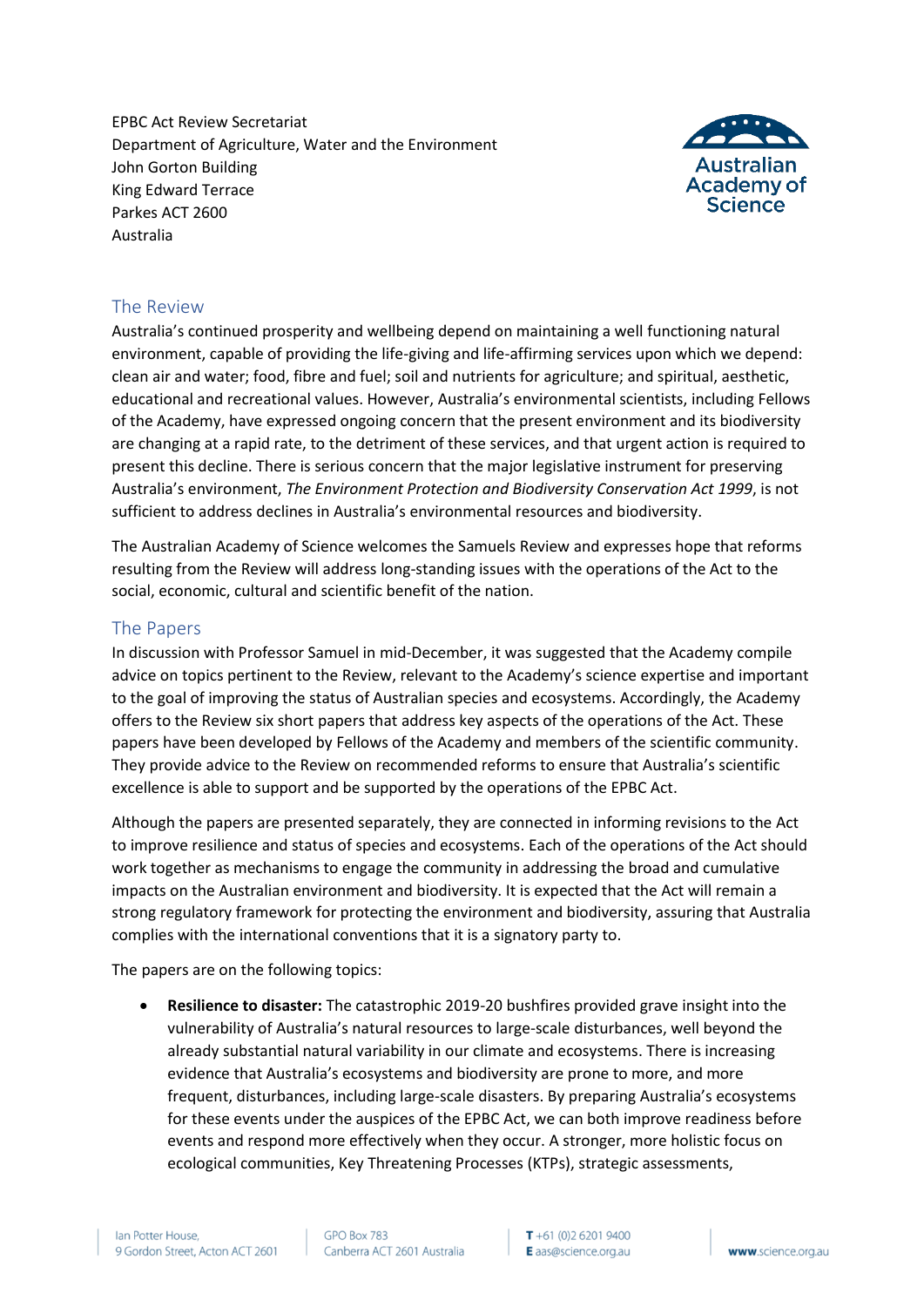Indigenous knowledge and data quality and transparency, as described below, is a way to achieve these goals.

- **An Increased Focus on Ecological Communities:** Australia's ecosystems are made up of highly complex interactions of many species. By shifting focus under the EPBC Act to ecological communities, and by treating all threatened communities as genuine Matters of National Environmental Significance (MNES), we can address threats in a more strategic, effective and efficient manner, reversing environmental declines and abating key threats. There will also remain, however, a need to focus on individual threatened species where improved ecosystem protection does not fully meet the species' needs.
- **Key Threatening Processes (KTPs) and Threat Abatement Plans:** The current system of identifying KTPs and establishing Threat Abatement Plans has many gaps that lead to environmental threats of national significance not being addressed. We recommend establishing a cross-jurisdictional, multi-sector, science-led threat identification process, and implementing KTPs triggers for MNES in a similar vein to the 'water trigger'. This can establish a clearer, quicker, more efficient and more transparent system that uses scientific advice to deliver the best outcomes under the terms of the EPBC Act.
- **Strategic Assessment and Bioregional Planning:** Current assessment processes under the EPBC Act address applications on a project-by-project basis, meaning cumulative threats are neither identified nor prevented. By placing greater emphasis on the Strategic Assessment and Bioregional Planning provisions already in the Act, strategic and cross-jurisdictional actions will result in better environmental outcomes with reduced administrative burden.
- **Indigenous cultural conservation:** Indigenous knowledge and cultural systems are deeply rooted in biodiversity, but many culturally significant and ecological communities are in decline. By allowing the EPBC Act to address conservation of species of particular significance to Indigenous Australians and elevating cultural knowledge within assessments under the EPBC Act, we can leverage the evidence base for Indigenous community environmental management to improve both ecological and cultural outcomes.
- **Data, uncertainty and decisions:** Decisions made under the EPBC Act should be made with regard to the best possible data. However, decisions are often made with imperfect, imprecise and uncertain information. Improving environmental data systems, establishing data standards, considering a taxonomy of decision points under the Act and providing support and transparency around both data quality and decision-making can provide clarity and consistency, reduce the administrative burden and ensure high-quality, evidence-based decision-making. This will allow the delivery of better outcomes for the objectives of the Act.

The Academy supports the Review and is prepared to continue to provide expert science advice. The Academy believes the best environmental, cultural and social outcomes will come from a decisionmaking structure under the EPBC Act that is informed by the best available scientific evidence.

To discuss or clarify any aspect of this submission, or to arrange further consultations with the Academy and its Fellowship, please contact Dr Stuart Barrow at [stuart.barrow@science.org.au](mailto:stuart.barrow@science.org.au) or 02 6201 9464.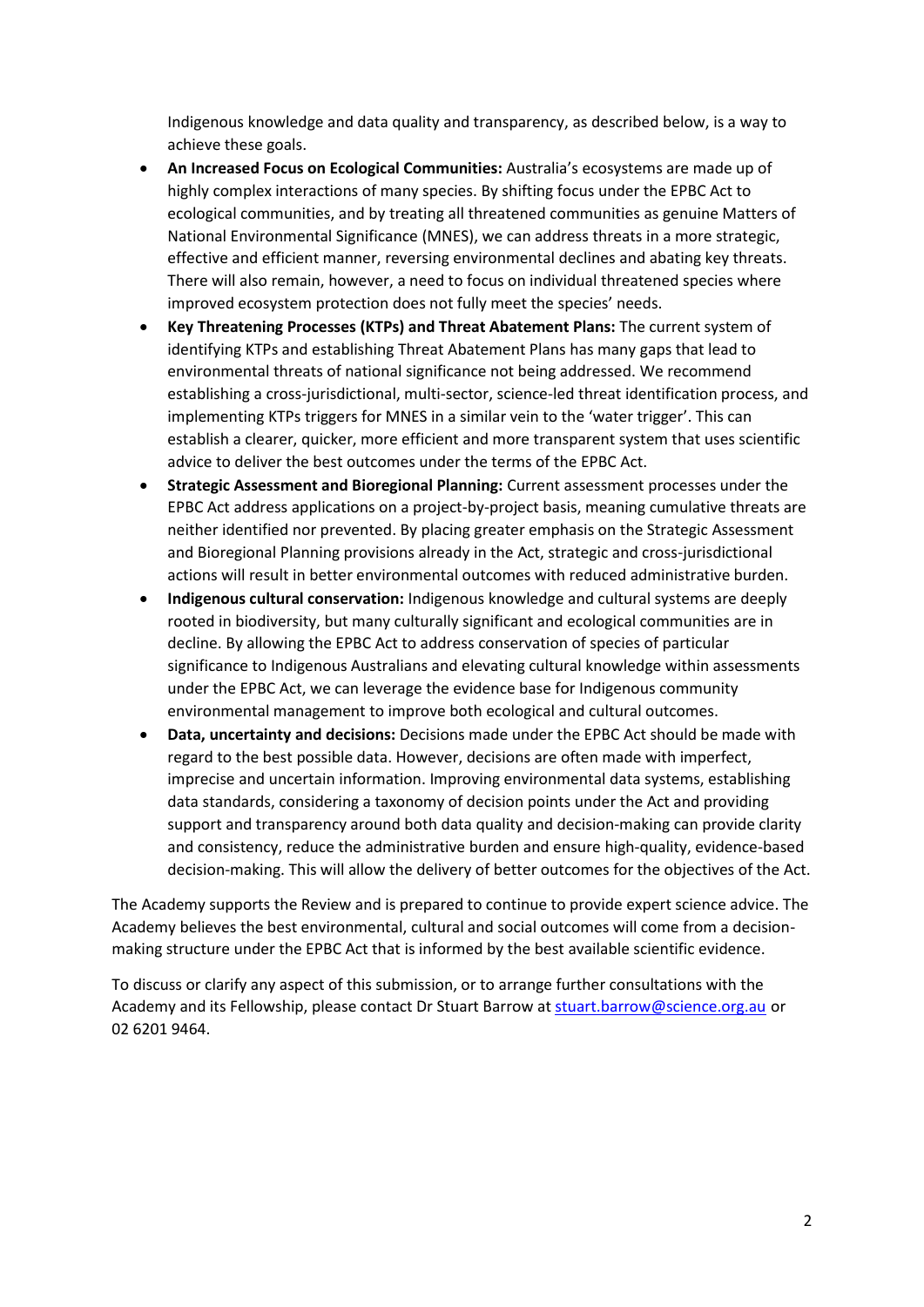# Resilience to Disasters

# **Opportunity**

There is extensive evidence that Australia's ecosystems and biodiversity are increasingly prone to human-driven disturbances, often at higher frequency and larger spatial scale than the natural variability to which our ecosystems are adapted. For example, wildfires will become more frequent, widespread, severe and intense as a result of rapid climate change (Williams *et al.*, 2009; Cary *et al.*, 2012; Jones *et al.*, 2020). Such events represent disasters for our species and ecosystems.

The EPBC Act needs to enable rapid response to the strong effects that such disasters can have on ecosystems and biodiversity. This document identifies and outlines some key responses and strategies to improve ecosystem and biodiversity resilience and resistance (Bennett *et al.*, 2014) and better guide decision-making under the EPBC Act (such as more rapid, evidence-based listings of threatened fauna, flora, ecological communities as well as Red-listed ecosystems).

### What can science offer?

# Avoiding, where possible, multiple interacting disturbances that can undermine ecosystem integrity and maximise the capacity for rapid response

Many species and ecosystems are at risk because of multiple, interacting disturbances (Didham *et al.*, 2007; Foster *et al.*, 2016). Interactions between disturbances are often not recognised in the listing processes for threatened species, ecological communities or ecosystems. For example, arboreal marsupials in the wet forests of Victoria, including those listed under the EPBC Act, are declining rapidly as a result of: (1) repeated fire, (2) logging, (3) an interaction between fire and logging (salvage logging; Lindenmayer & Ough, 2006) and (4) an interaction between logging and fire (because young, logged, regenerated forests are more prone to high severity fire through an interaction chain; see Taylor et al., 2014). Similarly, mountain herb fields in South-Eastern Australia are threatened by a combination of fire and temperature increases that favour shrub establishment over herbs (Camac *et al.*, 2017). A non-terrestrial example is the Great Barrier Reef, affected by repeated coral bleaching events from global warming; resilience of this iconic system can be reduced by the cumulative heat stress itself or combined with sediment deposition, nutrient run-off and overfishing (Bessell-Browne *et al.*, 2017; Humanes *et al.*, 2017; Hughes *et al.*, 2019).

Guided by this knowledge, the EPBC Act should be reformed to better accommodate the impacts of disasters in assessments of the status of threatened species, ecological communities and ecosystems. This becomes particularly important following major natural disasters, especially in regard to: (1) listing assessment and determining the need for up-listing, perhaps through an appropriately resourced and rapid emergency listing process for species, ecological communities and critical habitats, (2) recommending additional management actions as soon as major disturbances have occurred following a rapid emergency listing (such as an intensification of feral animal control immediately after fires), (3) limiting the risks posed by additional disturbances in already-disturbed ecosystems (such as limiting post-fire logging in extensively burned environments) and (4) considering emerging threats that are likely to have major impacts on species and ecosystems (such as an increasing frequency and intensity of droughts, and other key threatening processes with cumulative impacts).

Additionally, the capacity of government to facilitate rapid environmental responses to natural disasters should be increased, such as the capacity to trigger rapid, post-disturbance assessments of the status of species and ecosystems. Models such as the National Environmental Science Program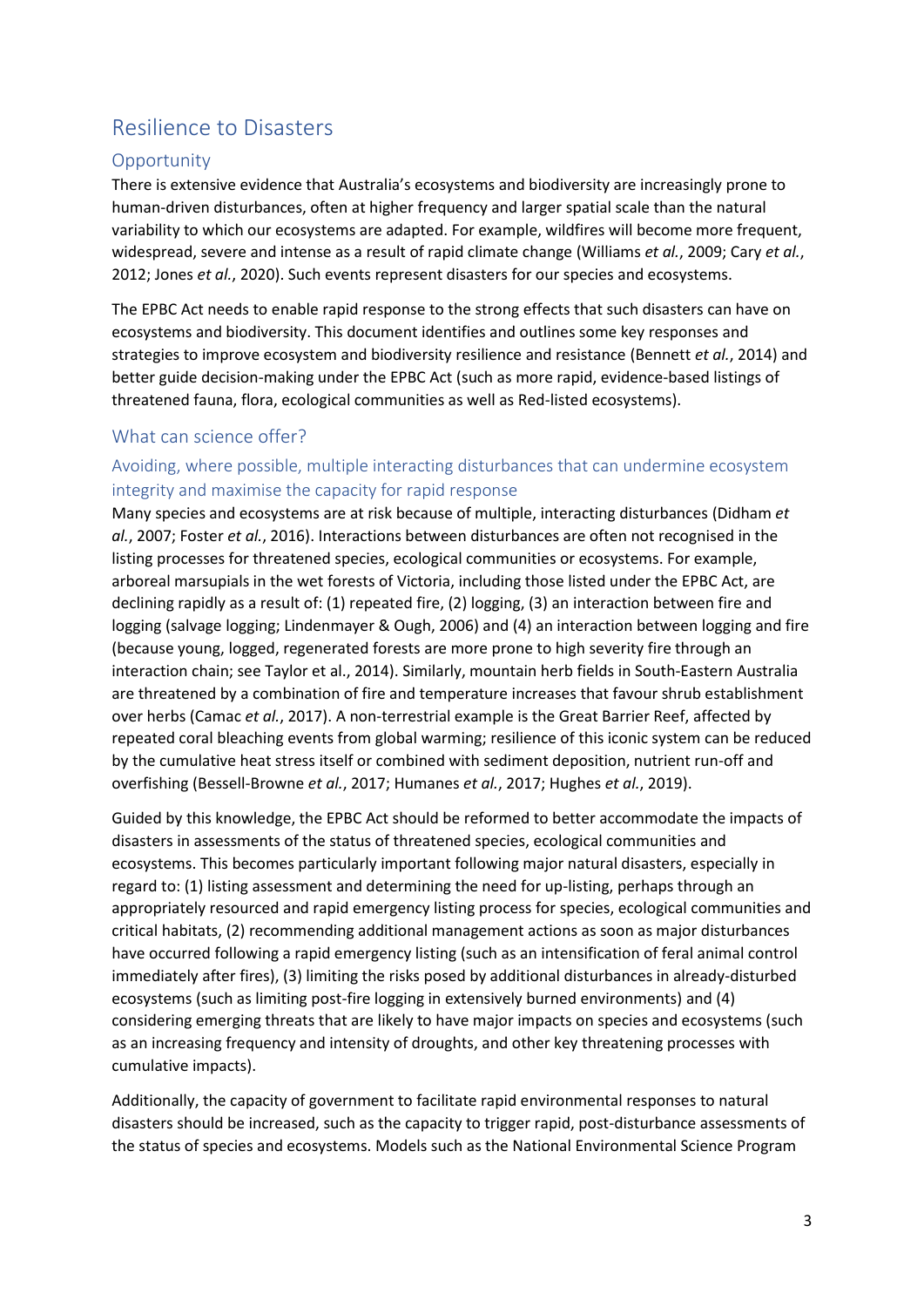(NESP) enable this to occur so that scientific and policy learning and response can be maximised following major natural disasters (Lindenmayer et al., 2010).

#### Pre-planning of responses to major natural disturbance

Many decisions soon after major disasters are made in a crisis management mode (Lindenmayer et al., 2008) and are not necessarily good, evidence-based decisions. This includes management of ecosystems and individual species of native plants and animals. These decisions can undermine previous good management actions. An example is the rapid decision to conduct post-fire (salvage) logging in protected areas. This can have long-lasting negative impacts on ecosystem integrity and on biodiversity, including on species listed under the EPBC Act. A better model is for governments to plan for environmental decisions after natural disasters well before events take place. This is critical in the context of the EPBC Act, as some species and ecosystems can shift from low risk to high risk very quickly following large-scale natural disasters. For example, pines such as the Tasmanian King Billy and pencil pines have small distributions and are highly susceptible to single large fire events. This eventuality should be prepared for, through provisions such as a legislated process for emergency listing of unlisted species, ecological communities and critical habitats that require immediate action. Pre-planning actions for natural and human-induced disasters may include strategies to establish a mosaic of protected areas and connecting corridors providing source populations and enabling connectivity for recolonisation after major natural and human-induced disasters (Bernhardt and Leslie, 2013; de Juan, Thrush and Hewitt, 2013; Smith *et al.*, 2016). This is described further in the subsequent papers discussing ecological communities and strategic assessments.

# Maximising understanding of species, ecological communities and ecosystems through longterm monitoring and research

Australian science has knowledge and information systems to identify key ecological or genetic characteristics of species that make them more prone to impact from disasters, as was done very rapidly by an Expert Panel following the 2019-20 fires. Such predictions need to be field tested in the context of long-term monitoring data that is critical to the listing process for many species and communities under the EPBC Act. However, the capacity in Australia to gather these long-term datasets has been undermined in recent years (Lindenmayer et al, 2017). The suite of groups targeted by best practice monitoring needs to be expanded to include those currently poorly documented, such as invertebrates and many plant groups. The importance of long-term data is particularly important in the context of natural disasters because it is often the sequence of disturbances over time (such as fire regimes; *sensu* Keeley, 2009) that have the most profound effects on species. For example, long-term fire history (such as the number of past fires) is a significant driver of overall bird species richness in Booderee National Park in the Jervis Bay Territory (Lindenmayer et al., 2008). The best way to quantify such responses to repeated natural disasters is through long-term monitoring. Indeed, threatened species and threatened communities management and recovery is most successful when it is supported by long-term monitoring (Garnett *et al.*, 2018). For this reason, the EPBC Act should mandate information on how to conduct best practice monitoring in species recovery plans and conservation advice and ensure that robust monitoring it is closely tied to on-the-ground management actions when planning instruments are implemented (Lindenmayer et al., 2020). This approach has been highly effective in recovering threatened species under the US Endangered Species Act and is a model that should be followed in Australia (Wintle *et al.*, 2019). Given severe resource limitations, a practical approach would be for monitoring to occur when regional recovery plans are implemented.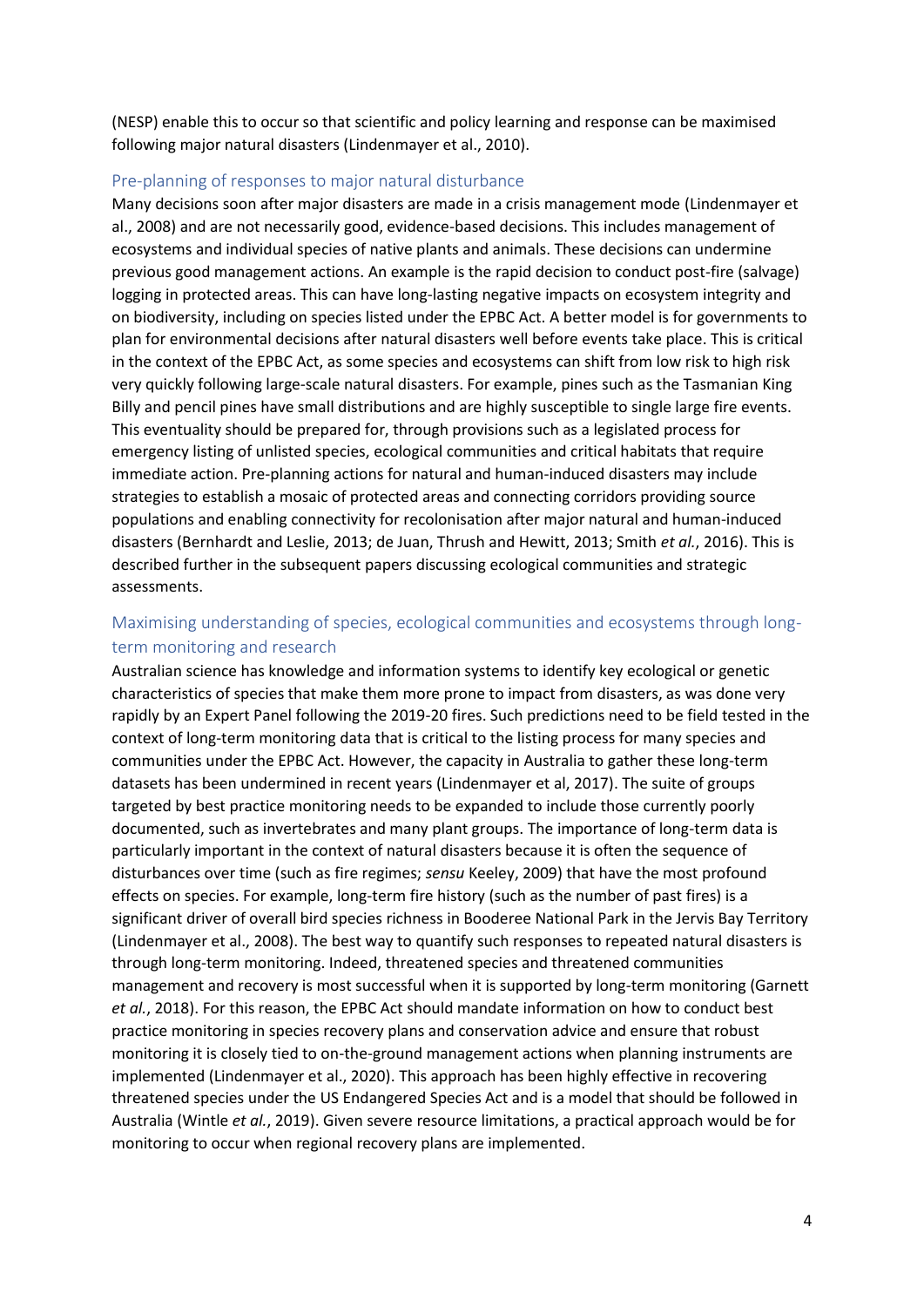It is also important for Australia to establish comprehensive long-term ecological monitoring of different ecosystems to boost capacity in threatened species and ecosystem management under the EPBC Act, including in response to natural disasters. This is essential for generating the kinds and quality of data needed to make robust scientific decisions around listing, recovery and management outlined in the *Data, uncertainty and decisions* paper.

#### **Solutions**

- **1.** Include emergency listing triggers and processes in the EPBC Act.
- **2.** Establish, through the EPBC Act, a legislated requirement for a natural disaster environmental response strategy, to be prepared in advance of (and executed during or immediately after) a crisis. This should include capacity for research translation, for example, be modelled on the current NESP.
- **3.** Mandate robust monitoring of species recovery plans and conservation advice following disasters, ensuring on-the-ground management actions are closely integrated with this monitoring and allowing the effectiveness of management to be quantified.
- **4.** Increase capacity for long-term coordinated ecological monitoring of different ecosystems and bioregions to boost capacity in threatened species management under the EPBC Act, including in response to natural disasters. This will aid in the collection of data on ecosystem recovery and improved evidence-bases for strategic assessments.

#### **Outcomes**

The combination of long-term monitoring, strategic planning and capacity for rapid response under a framework legislated in the EPBC Act will allow for significantly more effective responses to natural disasters, improve ecological resilience and help protect vulnerable species.

### References

Bennett, J. M. *et al.* (2014) 'Resistance and resilience: can the abrupt end of extreme drought reverse avifaunal collapse?', *Diversity and Distributions*. Edited by R. Duncan. Blackwell Publishing Ltd, 20(11), pp. 1321–1332. doi: 10.1111/ddi.12230.

Bernhardt, J. R. and Leslie, H. M. (2013) 'Resilience to Climate Change in Coastal Marine Ecosystems', *Annual Review of Marine Science*. Annual Reviews, 5(1), pp. 371–392. doi: 10.1146/annurev-marine-121211-172411.

Bessell-Browne, P. *et al.* (2017) 'Cumulative impacts: Thermally bleached corals have reduced capacity to clear deposited sediment', *Scientific Reports*. Nature Publishing Group, 7(1), pp. 1–14. doi: 10.1038/s41598-017-02810-0.

Burns, E. L. *et al.* (2015) 'Ecosystem assessment of mountain ash forest in the Central Highlands of Victoria, southeastern Australia', *Austral Ecology*. Blackwell Publishing, 40(4), pp. 386–399. doi: 10.1111/aec.12200.

Camac, J. S. *et al.* (2017) 'Climatic warming strengthens a positive feedback between alpine shrubs and fire', *Global Change Biology*. Blackwell Publishing Ltd, 23(8), pp. 3249–3258. doi: 10.1111/gcb.13614.

Cary, G. *et al.* (2012) 'Global change and fire regimes in Australia', in Bradstock, R. A., Gill, A. M., and Williams, R. J. (eds) *Flammable Australia: Fire Regimes, Biodiversity and Ecosystems in a Changing World*. Collingwood Vic: CSIRO Publishing, pp. 149–169.

Didham, R. K. *et al.* (2007) 'Interactive effects of habitat modification and species invasion on native species decline', *Trends in Ecology and Evolution*, pp. 489–496. doi: 10.1016/j.tree.2007.07.001.

Foster, C. N. *et al.* (2016) 'Integrating theory into disturbance interaction experiments to better inform ecosystem management', *Global Change Biology*. Blackwell Publishing Ltd, 22(4), pp. 1325–1335. doi: 10.1111/gcb.13155.

Foster, C. N. and Scheele, B. C. (2019) 'Feral-horse impacts on corroboree frog habitat in the Australian Alps', *Wildlife Research*. CSIRO, 46(2), p. 190. doi: 10.1071/WR18093.

Garnett, S. *et al.* (2018) *Recovering Australian threatened species : a book of hope*. Edited by S. Garnett et al. Melbourne: CSIRO Publishing.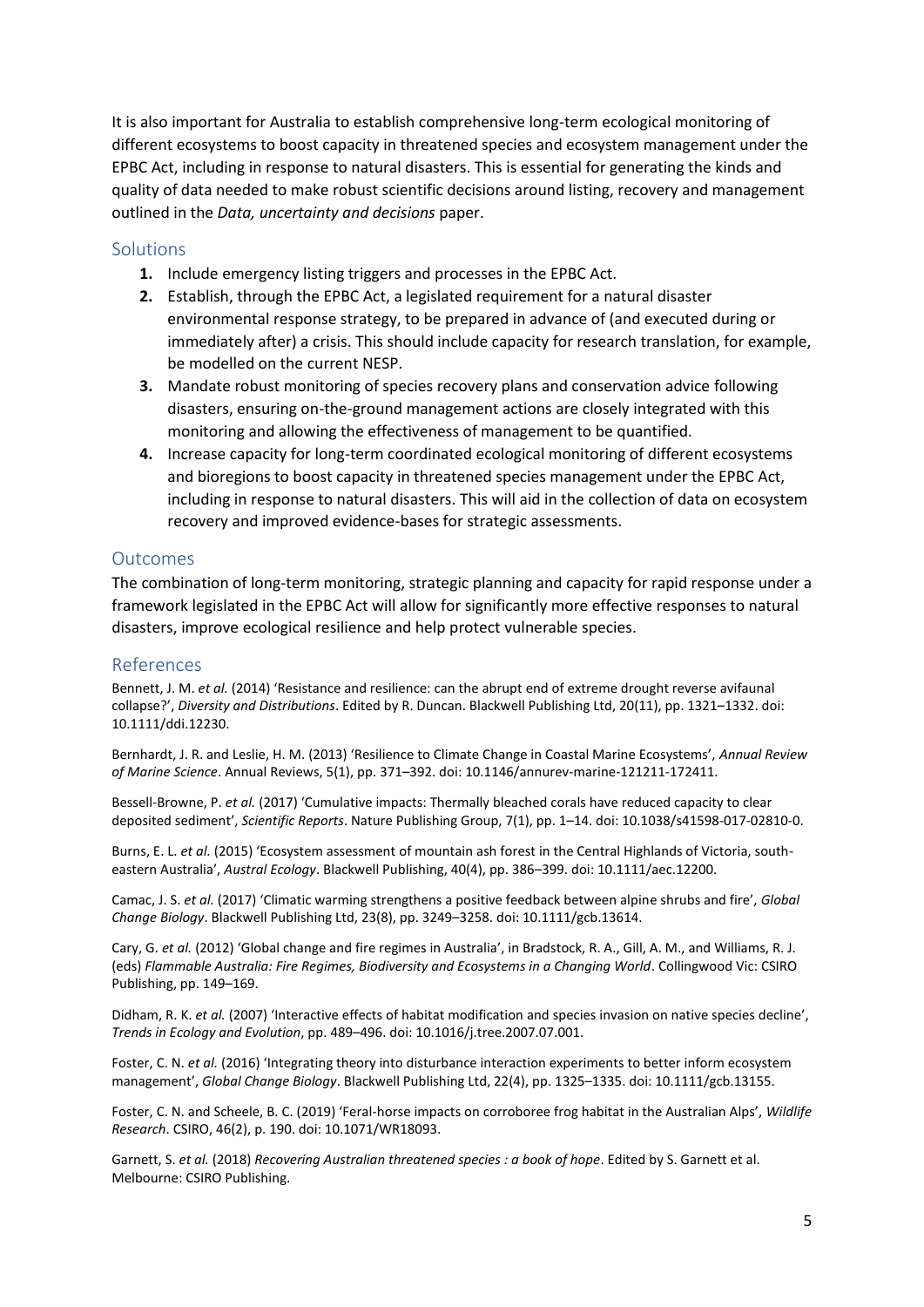Hughes, T. P. *et al.* (2019) 'Ecological memory modifies the cumulative impact of recurrent climate extremes', *Nature Climate Change*. Nature Publishing Group, pp. 40–43. doi: 10.1038/s41558-018-0351-2.

Humanes, A. *et al.* (2017) 'Cumulative effects of suspended sediments, organic nutrients and temperature stress on early life history stages of the coral Acropora tenuis', *Scientific Reports*. Nature Publishing Group, 7(1), pp. 1–11. doi: 10.1038/srep44101.

IUCN (2017) *Guidelines for the application of IUCN Red List of Ecosystems Categories and Criteria Edited by*. Edited by L. M. Bland et al. doi: 10.2305/IUCN.CH.2016.RLE.3.en.

Jones, M. W. *et al.* (2020) *Climate Change Increases the Risk of Wildfires*.

de Juan, S., Thrush, S. F. and Hewitt, J. E. (2013) 'Counting on β-Diversity to Safeguard the Resilience of Estuaries', *PLoS ONE*. Edited by M. Convertino. Public Library of Science, 8(6), p. e65575. doi: 10.1371/journal.pone.0065575.

Keeley, J. E. (2009) 'Fire intensity, fire severity and burn severity: a brief review and suggested usage', *International Journal of Wildland Fire*. CSIRO PUBLISHING, 18(1), pp. 116–126. doi: 10.1071/WF07049.

Keith, D. A. *et al.* (2015) 'The IUCN Red List of Ecosystems: Motivations, Challenges, and Applications', *Conservation Letters*. Wiley-Blackwell, 8(3), pp. 214–226. doi: 10.1111/conl.12167.

Lindenmayer, D. *et al.* (2020) 'A checklist of attributes for effective monitoring of threatened species and threatened ecosystems', *Journal of Environmental Management*. Academic Press, 262, p. 110312. doi: 10.1016/j.jenvman.2020.110312.

Lindenmayer, D. B. *et al.* (2008) 'Testing hypotheses associated with bird responses to wildfire', *Ecological Applications*. John Wiley & Sons, Ltd, 18(8), pp. 1967–1983. doi: 10.1890/07-1943.1.

Lindenmayer, D. B., Likens, G. E. and Franklin, J. F. (2010) 'Rapid responses to facilitate ecological discoveries from major disturbances', *Frontiers in Ecology and the Environment*. John Wiley & Sons, Ltd, 8(10), pp. 527–532. doi: 10.1890/090184.

Lindenmayer, D. B. and Ough, K. (2006) 'Salvage Logging in the Montane Ash Eucalypt Forests of the Central Highlands of Victoria and Its Potential Impacts on Biodiversity', *Conservation Biology*. Blackwell Publishing Inc., 20(4), pp. 1005–1015. doi: 10.1111/j.1523-1739.2006.00501.x.

Lindenmayer, D., Burton, P. J. and Franklin, J. F. (2008) *Salvage logging and its ecological consequences*. Island Press.

Lindenmayer, D. and et al (2017) 'Save Australia's ecological research', *Science*. American Association for the Advancement of Science, p. 557. doi: 10.1126/science.aao4228.

Nicholson, E. *et al.* (2015) 'Towards consistency, rigour and compatibility of risk assessments for ecosystems and ecological communities', *Austral Ecology*. Blackwell Publishing, 40(4), pp. 347–363. doi: 10.1111/aec.12148.

Scheele, B. C. *et al.* (2014) 'Interventions for Reducing Extinction Risk in Chytridiomycosis-Threatened Amphibians', *Conservation Biology*. Blackwell Publishing Inc., 28(5), pp. 1195–1205. doi: 10.1111/cobi.12322.

Smith, T. M. *et al.* (2016) 'Spatial variation in reproductive effort of a southern Australian seagrass', *Marine Environmental Research*. Elsevier Ltd, 120, pp. 214–224. doi: 10.1016/j.marenvres.2016.08.010.

Taylor, C., McCarthy, M. A. and Lindenmayer, D. B. (2014) 'Nonlinear Effects of Stand Age on Fire Severity', *Conservation Letters*. Wiley-Blackwell, 7(4), pp. 355–370. doi: 10.1111/conl.12122.

Williams, R. J. *et al.* (2009) *Interactions between Climate Change, Fire Regimes and Biodiversity in Australia. A Preliminary Assessment.* Canberra.

Wintle, B. A. *et al.* (2019) 'Spending to save: What will it cost to halt Australia's extinction crisis?', *Conservation Letters*. Wiley-Blackwell, 12(6). doi: 10.1111/conl.12682.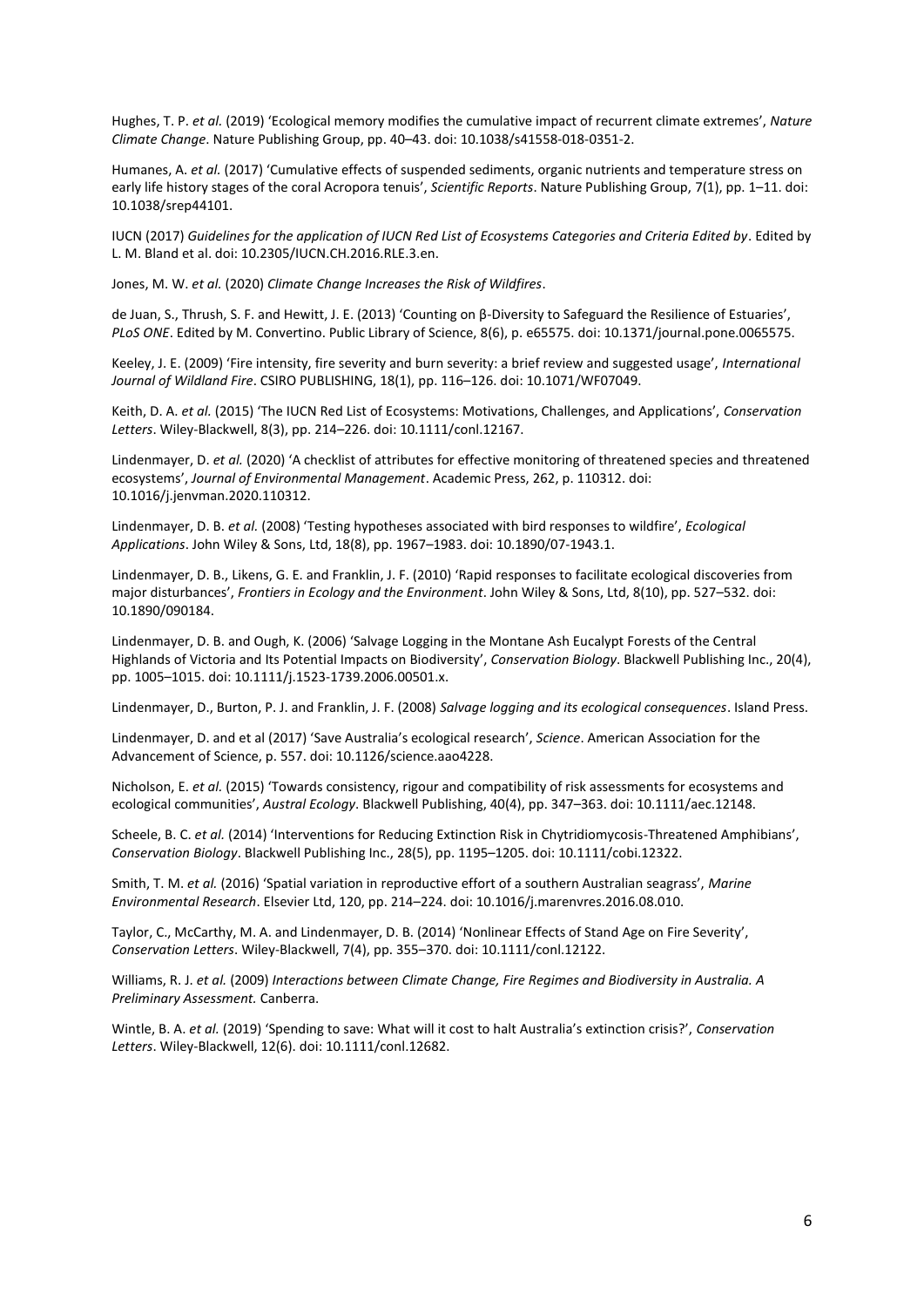# An Increased Focus on Ecological Communities

# **Opportunity**

The EPBC Act provides for the listing of threatened ecological communities— the native plants, animals and other organisms whose interactions make a unique habitat— among its other functions. However, threatened ecological communities listed as 'Vulnerable' are not afforded the same protections under the EPBC Act as Vulnerable species and are not treated as Matters of National Environmental Significance (MNES).

Managing and conserving ecological communities and the underpinning processes that shape them provides an effective and efficient way to sustain biodiversity and the benefits, including ecosystems services, that nature provides. Currently, ecological communities and processes that sustain or impact them (see *Key Threatening Processes* paper) are under-represented on EPBC Act listings relative to species. The Commonwealth's adoption of the Common Assessment Method (CAM) for ecological communities, supporting assessments using the CAM, and increasing and prioritising the assessment of ecological communities and associated recovery plans, will increase efficiency, effectiveness and certainty in biodiversity conservation. In addition, extending the coverage of MNES to include Vulnerable ecological communities, consistent with the existing provisions for threatened species, will allow Commonwealth action to protect ecological communities before they become endangered or critically endangered. Doing so will benefit a number of threatened species.

## What can science offer?

Ecological communities are comprised of their living components (species and their interactions), the abiotic (i.e. non-living) environment, and the interactions within and between them (IUCN, 2017). An increased focus on ecological communities can capture whole assemblages of species and their interactions, including undescribed or poorly understood species. Common and widespread species are often critical for ecosystem function, and changes to such species are often overlooked when management focuses on only threatened species. An increased focus on ecological communities and the processes that sustain them can increase certainty in, and improve, land-use planning, management and threat abatement (Keith *et al.*, 2015). This more holistic approach will also be more effective in the context of strategic and regional planning (see below).

An increased focus on ecological communities should not replace a focus on threatened species, but instead provide a complementary approach to help identify the broad suite of threats and pathways to biodiversity loss. For example, while the Critically Endangered Southern Corroboree frog, threatened by chytridiomycosis, can be bred in captivity, its survival in the wild depends on healthy alpine peat bog ecosystems, with sphagnum, and intact hydrological dynamics (Scheele *et al.*, 2014; Foster and Scheele, 2019).

Currently in Australia, some states and the Commonwealth Government use their own protocols for listing ecological communities or ecosystems (Nicholson *et al.*, 2015). Although in principle governments have agreed to a CAM for ecological communities as well as species (using the IUCN global standard for both), at present only NSW and the ACT have opted in for ecological communities. As a result, an ecological community can be endangered in one jurisdiction but not even considered threatened in another, partly because several states do not have provisions for this in their legislation. This leads to inconsistencies and confusion and is inefficient due to the need for reassessment against differing criteria.

There is a substantial international push to assess ecosystems both globally and within Australia using the IUCN Red List of Ecosystems approach (Keith et al., 2015). For example, a current project is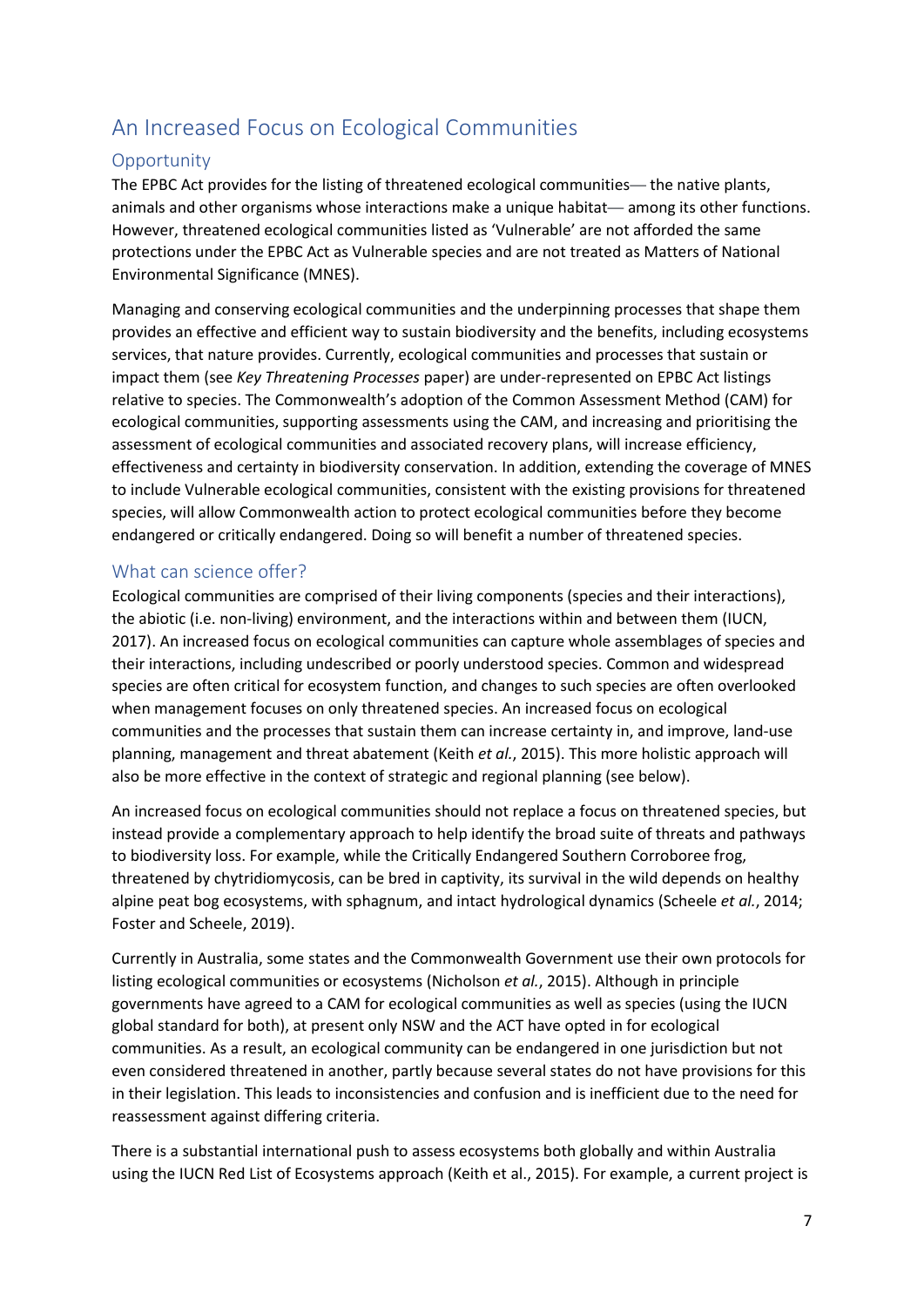assessing Australian alpine ecosystems through collaboration between universities, governments and non-government organisations, while a global assessment of all terrestrial ecosystems is underway. Other examples of such an approach have been published, such as that for the Mountain Ash forest ecosystem in the Central Highlands of Victoria (Burns *et al.*, 2015). Governments in Australia can capitalise on this work, using the resultant assessments to streamline EPBC Act listings using the best available science.

#### Solutions

- 1. Adopt the IUCN Red List of Ecosystems protocol as the CAM in the EPBC Act and encourage all state/territory governments to do the same.
- 2. Increase support for the assessment of ecological communities using the CAM.
- 3. Harmonise the categories and criteria for listing ecological communities with the IUCN categories and criteria to facilitate adoption across jurisdictions.
- 4. Extend MNES to include 'Vulnerable' ecological communities.
- 5. Increase assessment of ecological communities and development of recovery plans that consider the ecological processes that ensure ongoing viability of these communities.

#### **Outcomes**

If the Commonwealth and state/territory governments adopted the IUCN Red List of Ecosystems protocol as the CAM at all levels of government, listings of ecological communities will be consistent across jurisdictions. This will greatly increase efficiencies because it will allow the use of assessments from other jurisdictions and assessments undertaken outside government that use the global standard. This could occur through the Species Expert Assessment Plan — such as the Australian Alpine ecosystem assessment currently underway. In addition, having more ecological communities listed will provide greater certainty in listing, management and regulation, through an established map of ecological communities and outcomes-based recovery plans. Finally, a much larger proportion of Australia's unique biodiversity will be sustained through the combination of protecting threatened ecological communities and species, including capturing ecological and evolutionary processes and poorly known aspects of biodiversity.

### References

Bennett, J. M. *et al.* (2014) 'Resistance and resilience: can the abrupt end of extreme drought reverse avifaunal collapse?', *Diversity and Distributions*. Edited by R. Duncan. Blackwell Publishing Ltd, 20(11), pp. 1321–1332. doi: 10.1111/ddi.12230.

Bernhardt, J. R. and Leslie, H. M. (2013) 'Resilience to Climate Change in Coastal Marine Ecosystems', *Annual Review of Marine Science*. Annual Reviews, 5(1), pp. 371–392. doi: 10.1146/annurev-marine-121211-172411.

Bessell-Browne, P. *et al.* (2017) 'Cumulative impacts: Thermally bleached corals have reduced capacity to clear deposited sediment', *Scientific Reports*. Nature Publishing Group, 7(1), pp. 1–14. doi: 10.1038/s41598-017- 02810-0.

Burns, E. L. *et al.* (2015) 'Ecosystem assessment of mountain ash forest in the Central Highlands of Victoria, south-eastern Australia', *Austral Ecology*. Blackwell Publishing, 40(4), pp. 386–399. doi: 10.1111/aec.12200.

Camac, J. S. *et al.* (2017) 'Climatic warming strengthens a positive feedback between alpine shrubs and fire', *Global Change Biology*. Blackwell Publishing Ltd, 23(8), pp. 3249–3258. doi: 10.1111/gcb.13614.

Cary, G. *et al.* (2012) 'Global change and fire regimes in Australia', in Bradstock, R. A., Gill, A. M., and Williams, R. J. (eds) *Flammable Australia: Fire Regimes, Biodiversity and Ecosystems in a Changing World*. Collingwood Vic: CSIRO Publishing, pp. 149–169.

Didham, R. K. *et al.* (2007) 'Interactive effects of habitat modification and species invasion on native species decline', *Trends in Ecology and Evolution*, pp. 489–496. doi: 10.1016/j.tree.2007.07.001.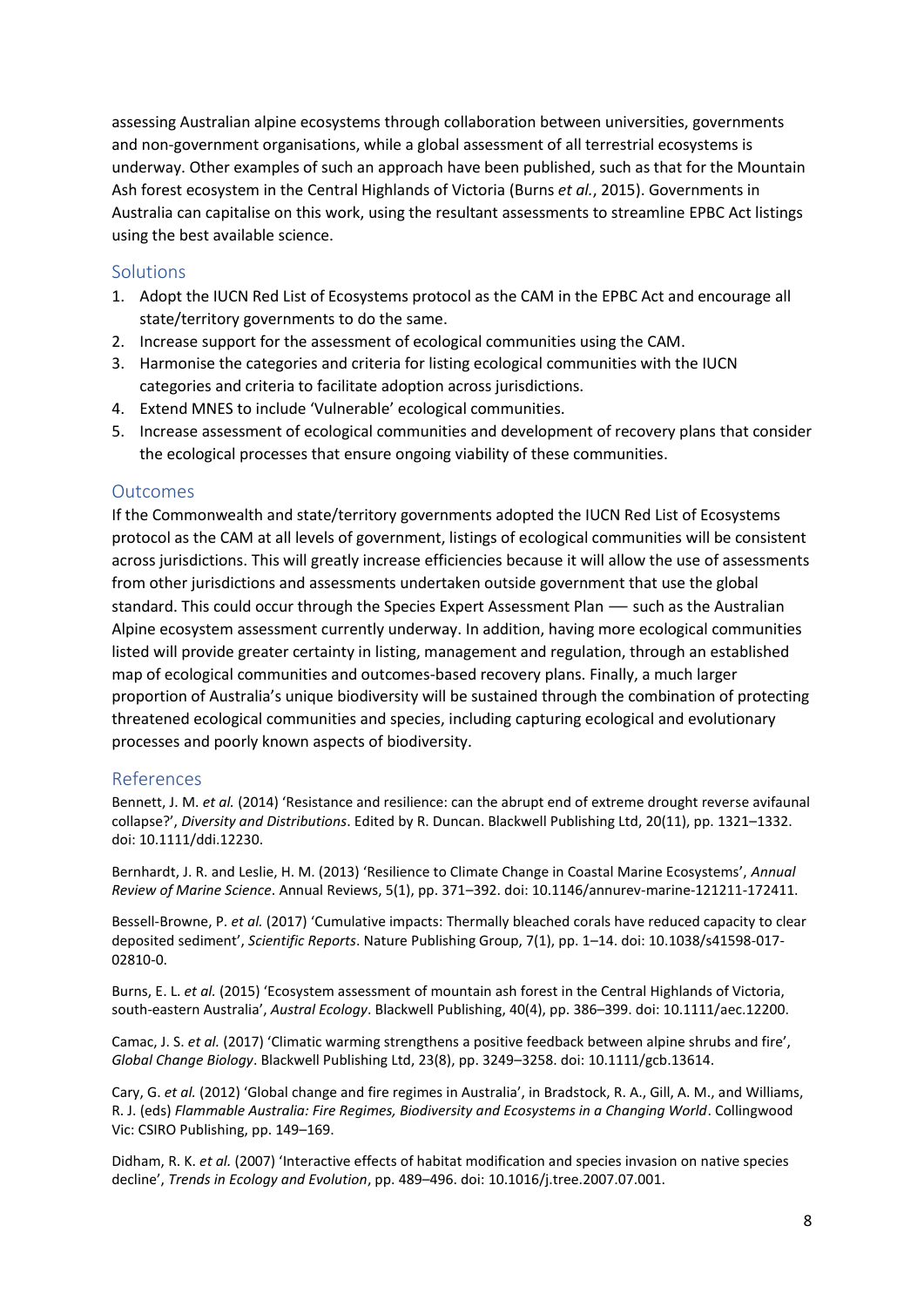Foster, C. N. *et al.* (2016) 'Integrating theory into disturbance interaction experiments to better inform ecosystem management', *Global Change Biology*. Blackwell Publishing Ltd, 22(4), pp. 1325–1335. doi: 10.1111/gcb.13155.

Foster, C. N. and Scheele, B. C. (2019) 'Feral-horse impacts on corroboree frog habitat in the Australian Alps', *Wildlife Research*. CSIRO, 46(2), p. 190. doi: 10.1071/WR18093.

Garnett, S. *et al.* (2018) *Recovering Australian threatened species : a book of hope*. Edited by S. Garnett et al. Melbourne: CSIRO Publishing.

Hughes, T. P. *et al.* (2019) 'Ecological memory modifies the cumulative impact of recurrent climate extremes', *Nature Climate Change*. Nature Publishing Group, pp. 40–43. doi: 10.1038/s41558-018-0351-2.

Humanes, A. *et al.* (2017) 'Cumulative effects of suspended sediments, organic nutrients and temperature stress on early life history stages of the coral Acropora tenuis', *Scientific Reports*. Nature Publishing Group, 7(1), pp. 1–11. doi: 10.1038/srep44101.

IUCN (2017) *Guidelines for the application of IUCN Red List of Ecosystems Categories and Criteria Edited by*. Edited by L. M. Bland et al. doi: 10.2305/IUCN.CH.2016.RLE.3.en.

Jones, M. W. *et al.* (2020) *Climate Change Increases the Risk of Wildfires*.

de Juan, S., Thrush, S. F. and Hewitt, J. E. (2013) 'Counting on β-Diversity to Safeguard the Resilience of Estuaries', *PLoS ONE*. Edited by M. Convertino. Public Library of Science, 8(6), p. e65575. doi: 10.1371/journal.pone.0065575.

Keeley, J. E. (2009) 'Fire intensity, fire severity and burn severity: a brief review and suggested usage', *International Journal of Wildland Fire*. CSIRO PUBLISHING, 18(1), pp. 116–126. doi: 10.1071/WF07049.

Keith, D. A. *et al.* (2015) 'The IUCN Red List of Ecosystems: Motivations, Challenges, and Applications', *Conservation Letters*. Wiley-Blackwell, 8(3), pp. 214–226. doi: 10.1111/conl.12167.

Lindenmayer, D. *et al.* (2020) 'A checklist of attributes for effective monitoring of threatened species and threatened ecosystems', *Journal of Environmental Management*. Academic Press, 262, p. 110312. doi: 10.1016/j.jenvman.2020.110312.

Lindenmayer, D. B. *et al.* (2008) 'Testing hypotheses associated with bird responses to wildfire', *Ecological Applications*. John Wiley & Sons, Ltd, 18(8), pp. 1967–1983. doi: 10.1890/07-1943.1.

Lindenmayer, D. B., Likens, G. E. and Franklin, J. F. (2010) 'Rapid responses to facilitate ecological discoveries from major disturbances', *Frontiers in Ecology and the Environment*. John Wiley & Sons, Ltd, 8(10), pp. 527– 532. doi: 10.1890/090184.

Lindenmayer, D. B. and Ough, K. (2006) 'Salvage Logging in the Montane Ash Eucalypt Forests of the Central Highlands of Victoria and Its Potential Impacts on Biodiversity', *Conservation Biology*. Blackwell Publishing Inc., 20(4), pp. 1005–1015. doi: 10.1111/j.1523-1739.2006.00501.x.

Lindenmayer, D., Burton, P. J. and Franklin, J. F. (2008) *Salvage logging and its ecological consequences*. Island Press.

Lindenmayer, D. and et al (2017) 'Save Australia's ecological research', *Science*. American Association for the Advancement of Science, p. 557. doi: 10.1126/science.aao4228.

Nicholson, E. *et al.* (2015) 'Towards consistency, rigour and compatibility of risk assessments for ecosystems and ecological communities', *Austral Ecology*. Blackwell Publishing, 40(4), pp. 347–363. doi: 10.1111/aec.12148.

Scheele, B. C. *et al.* (2014) 'Interventions for Reducing Extinction Risk in Chytridiomycosis-Threatened Amphibians', *Conservation Biology*. Blackwell Publishing Inc., 28(5), pp. 1195–1205. doi: 10.1111/cobi.12322.

Smith, T. M. *et al.* (2016) 'Spatial variation in reproductive effort of a southern Australian seagrass', *Marine Environmental Research*. Elsevier Ltd, 120, pp. 214–224. doi: 10.1016/j.marenvres.2016.08.010.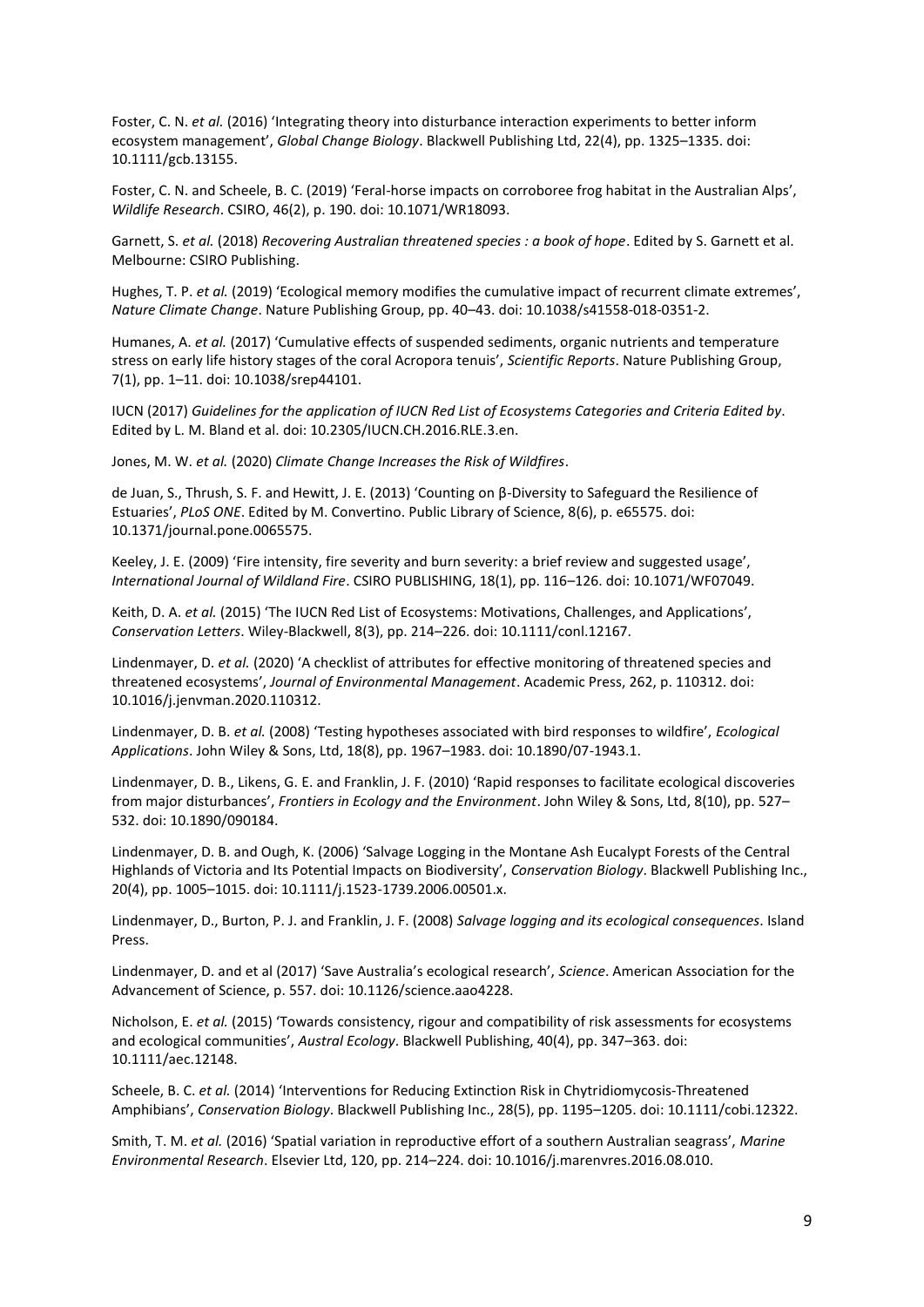Taylor, C., McCarthy, M. A. and Lindenmayer, D. B. (2014) 'Nonlinear Effects of Stand Age on Fire Severity', *Conservation Letters*. Wiley-Blackwell, 7(4), pp. 355–370. doi: 10.1111/conl.12122.

Williams, R. J. *et al.* (2009) *Interactions between Climate Change, Fire Regimes and Biodiversity in Australia. A Preliminary Assessment.* Canberra.

Wintle, B. A. *et al.* (2019) 'Spending to save: What will it cost to halt Australia's extinction crisis?', *Conservation Letters*. Wiley-Blackwell, 12(6). doi: 10.1111/conl.12682.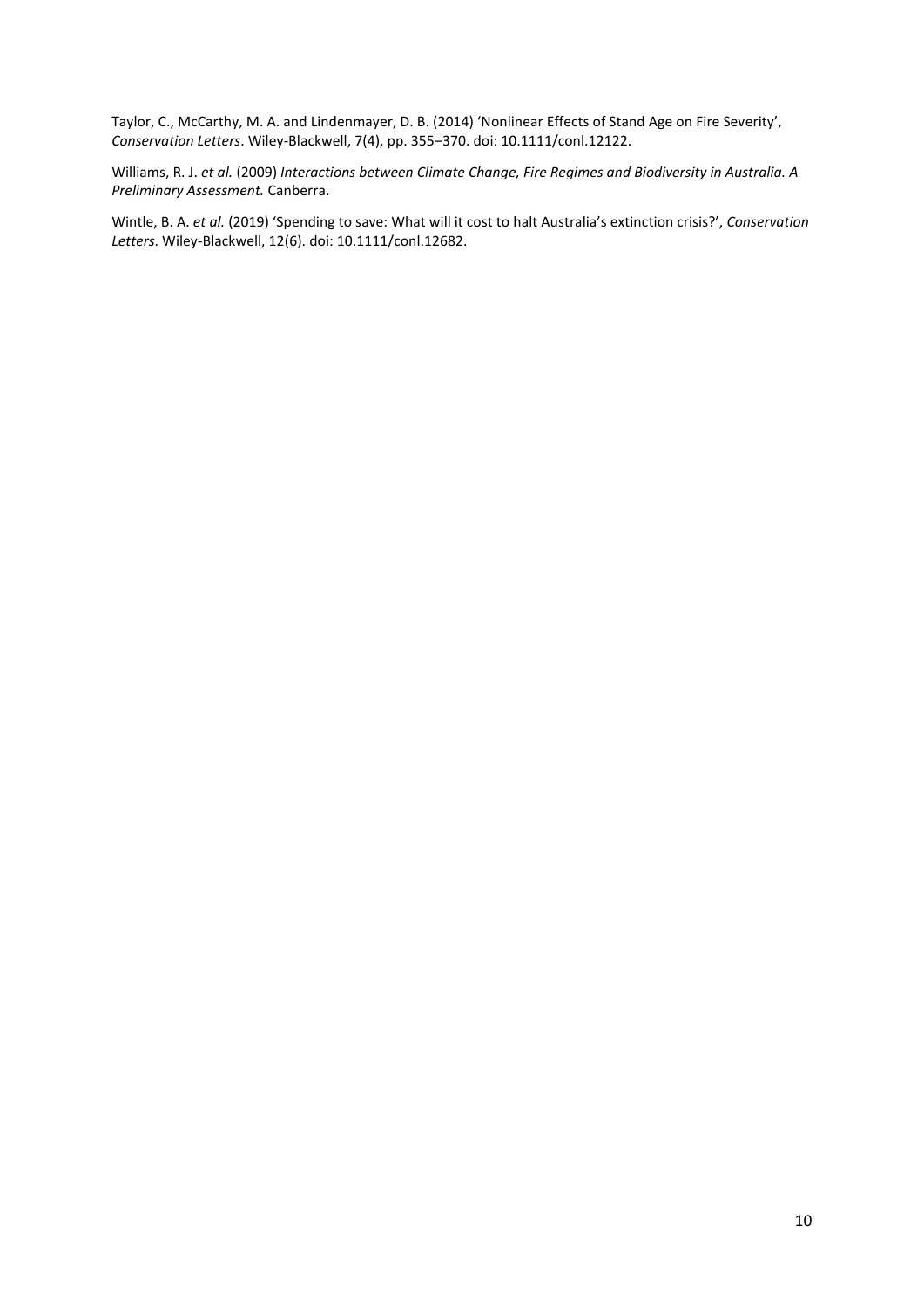# Key Threatening Processes and Threat Abatement Plans

# **Opportunity**

Following the listing of a Key Threatening Process (KTP) under the current EPBC Act, the Minister for the Environment may make a Threat Abatement Plan (TAP), if such a plan could facilitate effective and efficient abatement of the threat.

Relying as it does on public nominations, the listing of KTPs is incomplete and not systematic. There is a need to include expert-identified threats, such as livestock overgrazing and changed hydrological regimes.

There are well recognised KTPs (for example, land clearing and the loss of habitat caused by anthropogenic emissions of greenhouse gases), which, although listed as KTPs for many years, have been perceived as 'too difficult to handle' through the KTP/TAP process, due to the crossjurisdictional federal system or because they are subject to legislation and regulations other than the EPBC Act. At present, KTPs are best addressed when they fit into a 'sweet spot' of having technical solutions available and being solely or largely under Commonwealth jurisdiction. The Longlining KTP, as an example, falls under the aegis of Australian Fisheries Management Authority, a Commonwealth body. The Commonwealth often lacks the regulatory ability and policy influence to address KTPs under state and territory jurisdiction.

The emphasis also tends to be on immediate individual threats, with little capacity for proactive identification of interacting or emerging threats and thus on strategic abatement actions.

The current EPBC threat abatement process is slow, complex and time consuming. The listing process can take years as the listing of inappropriate fire regimes demonstrates; the mandated reviews can take a similar length of time. The constraints appear to be primarily resourcing for listing, abatement planning and reviewing of threats.

Resourcing for listing and preparation of TAPs is limited, and there is no statutory backing for enacting TAPs. For this reason, TAPs are often not implemented effectively. Resourcing is limited (even for the mandated five-year review), meaning that for most TAPs, reviews are well behind schedule or not reviewed at all.

In addition, monitoring of TAPs is severely limited, meaning that adaptive learning about the effectiveness of abatement processes and how to improve them is severely restricted.

Many threats interact. For example, fire kills many animals and removes vegetation cover that attracts introduced predators and facilitates hunting efficiency. Some threats will be most effectively mitigated if they are managed together, but there is currently no formal provision for a single TAP to address multiple threats.

Threat abatement needs to be guided by science, but it also needs to have political and community buy-in. Threat abatement planning needs to consider these dimensions. There must also be a more uniform approach to the listing of KTPs and development of TAPs that cross state boundaries and tenures.

The KTP identification process and the development of associated abatement plans— as planned and intended by the drafters of the EPBC Act— should assist in maximising our ability to efficiently conserve species and ecological communities. Evidence to date, as acknowledged in the *Discussion*  paper, is that the present process is not effective. No TAP has yet fully contained or abated the threat it was designed to combat.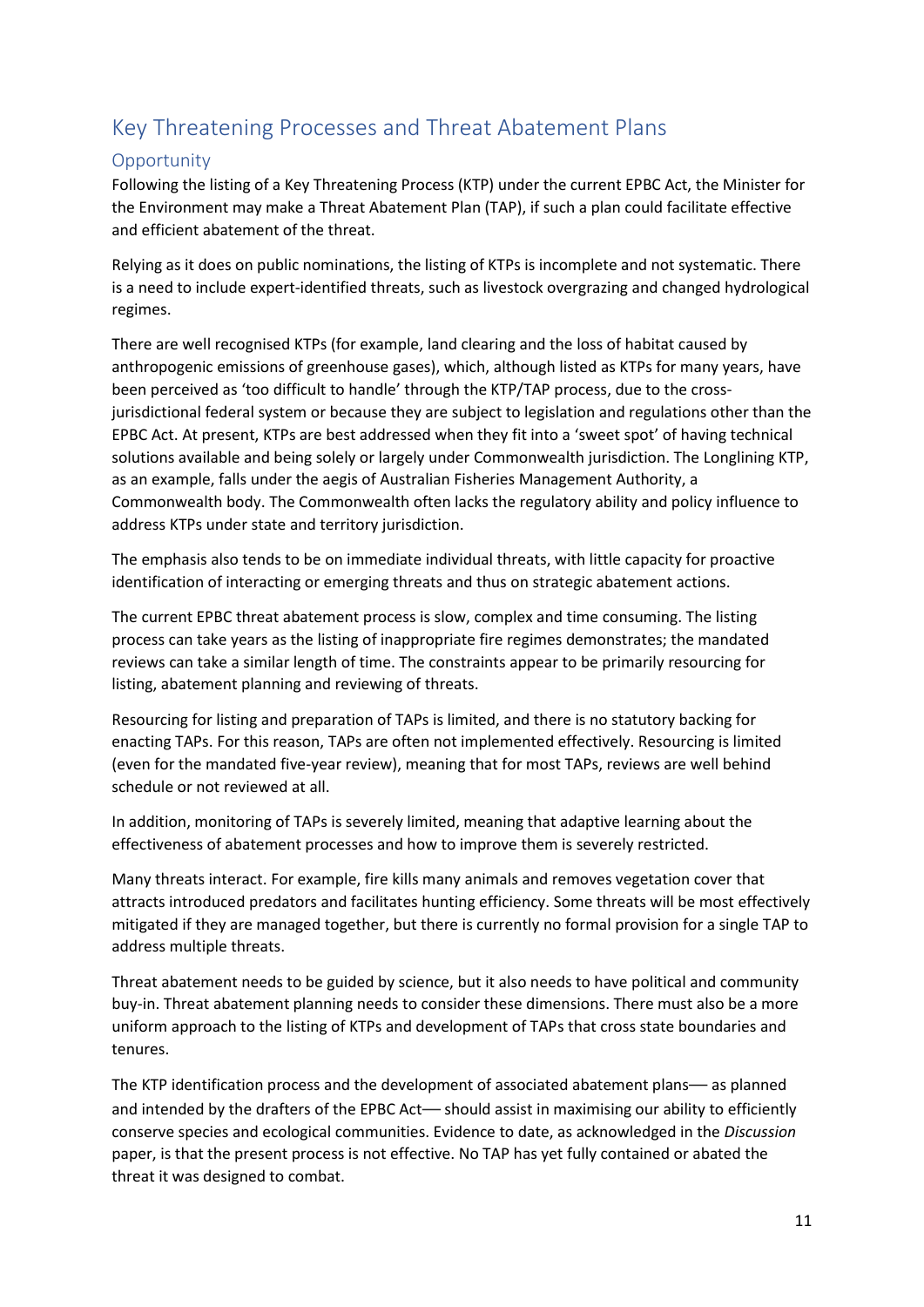### What can science offer?

A format where high level KTPs are treated as Matters of National Environmental Significance (MNES) under the Act would prioritise central, scientifically identified threats. The present scientific advisory process uses scientific processes with internationally validated methodology. An elevated listing level would empower the Commonwealth, states and territories to act on this advice to address threats that operate at a national scale.

Threat listing and abatement planning should be closely linked, with clear, documented processes for identifying threats and developing abatement plans. A national scientific workshop, hosted by the Academy, could be used to identify key threatening processes using the expertise of the Fellowship and the scientific community. This workshop would identify current KTPs to be legislated as triggers for MNES in a similar vein to the 'water trigger'. Crucially, this workshop would also develop criteria to prioritise threats under each KTP, identifying national-level threats to be addressed. These criteria would then be applied by the Threatened Species Scientific Committee (TSSC) in assessing future threats.

Following this workshop, there could be an annual call for public nominations of potential threats of national significance. Modifying the EPBC Act to allow multiple TAPs under a single KTP would allow a public process to identify threats, which would be prioritised by the TSSC according to the established criteria. Conversely, allowing TAPs to operate under multiple KTPs would allow TAPs to address broad-based threats. TAPs would then be addressed by a cross-jurisdictional and crosssectoral process mandated under the Council of Australian Governments. Multiple TAPs would allow strategic abatement actions across a much broader range of threats than is currently possible.

Emergency protocols should also be established to address rapid-onset threats that require immediate abatement action.

With respect to the TAPs themselves, monitoring and evaluation must be built in. There must be a strong commitment to review scientific information on a regular basis and incorporate new knowledge, with a full review at least every five years. Present TSSC has the necessary expertise.

Efficiencies could be gained by delegating threat listing decisions from the Minister to the TSSC, where listing decisions are based on scientific processes using internationally accepted methodology.

Resourcing for the TSSC and the scientific assessment panels should support the development, execution and monitoring of TAPs and other advice prepared by the committees established under the EPBC Act. In particular, resourcing of TAPs should be commensurate with the national level threat that they are designed to address.

At each stage, every effort should be made to ensure engagement with all affected parties, to allow cross-jurisdictional and cross-sectoral issues to be appropriately considered

### **Solutions**

- 1. Elevate high level KTPs to MNES.
- 2. Hold a national scientific workshop hosted by the Australian Academy of Science to identify current national-level threats and establish criteria for their prioritisation.
- 3. Modify the Act to allow multiple TAPs under a single KTP and for a regional TAP to address multiple threats, and to allow strategic planning for abatement actions.
- 4. Hold an annual call for public nominations for threats of national importance.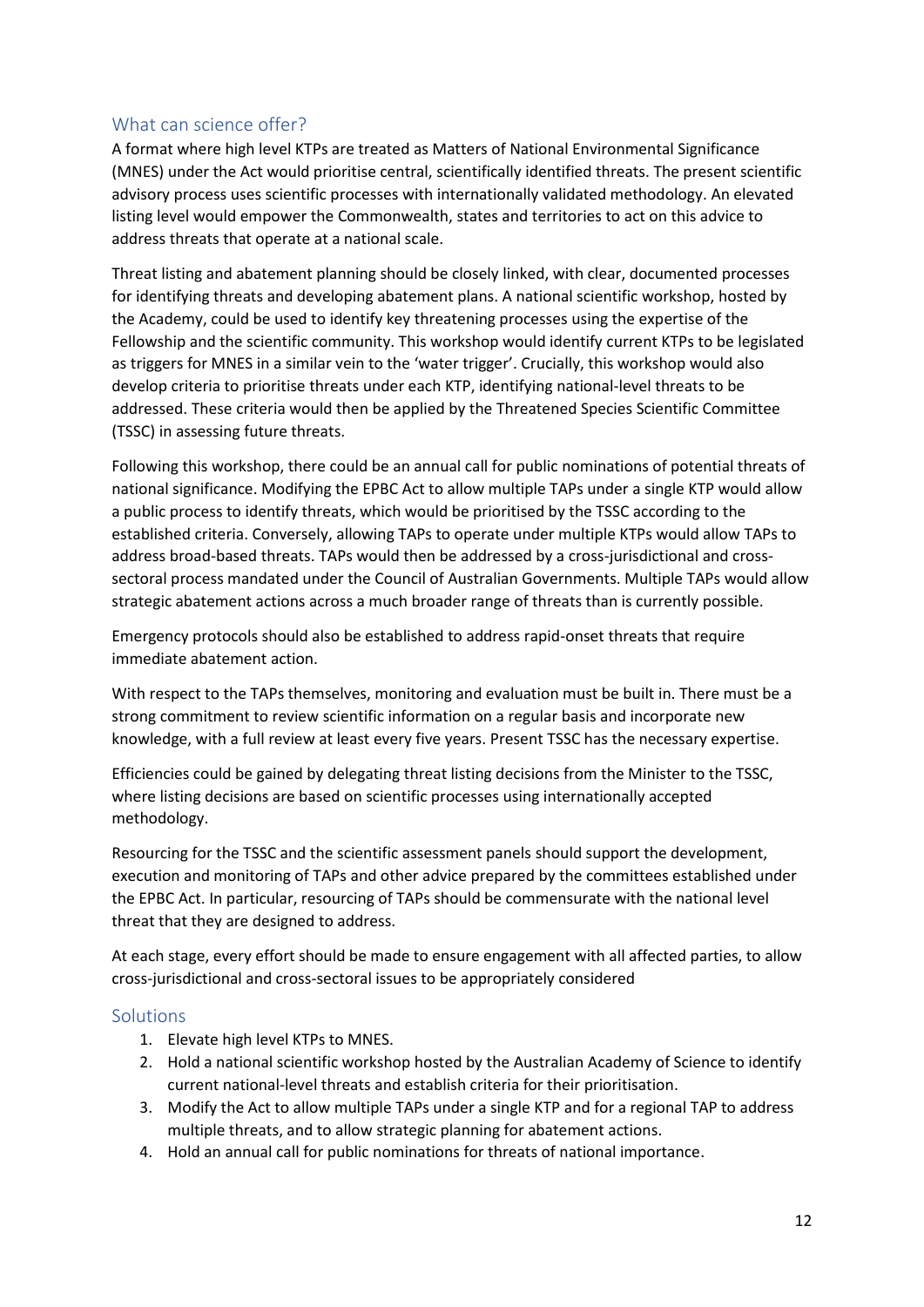- 5. Speed up the process for listing, and consider an emergency listing procedure for rapidonset threats that need quick action to be abated (such as the introduction of a novel plant pathogen that affects native vegetation).
- 6. Consider separating Australia-wide KTPs that affect many species or ecological communities as MNES as distinct from local KTPs that affect the minimum number of species to satisfy listing.
- 7. Ensure engagement of all stakeholders in the TAP, including members of any species-based recovery plans whose species are affected by the KTP and associated TAP.

## **Outcomes**

The preferred outcome is a clearer, more efficient, more transparent system that uses scientific advice efficiently to identify and rank KTPs, with a clear, quick response system for developing and implementing TAPs.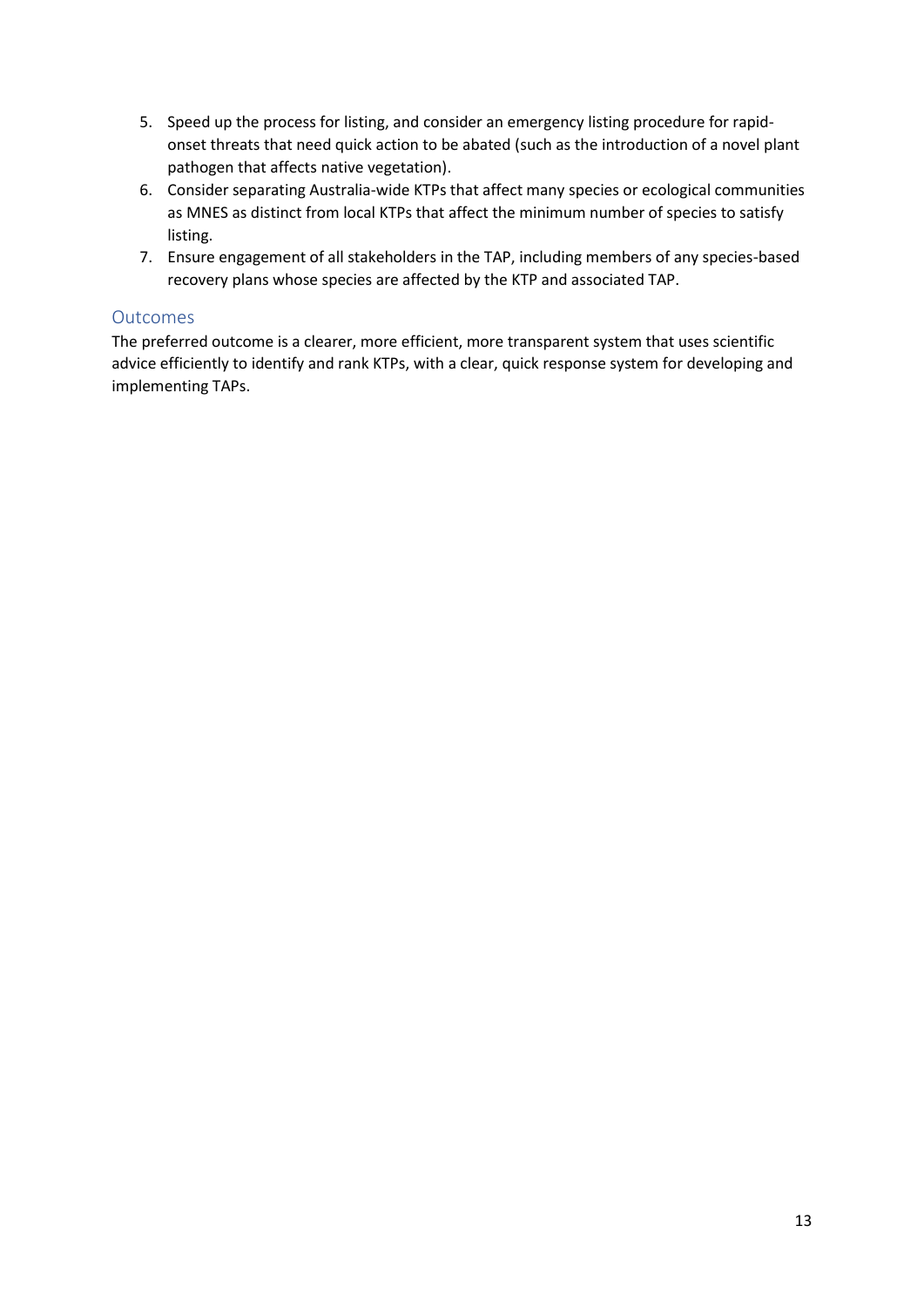# Strategic Assessments and Bioregional Planning

# **Opportunity**

As acknowledged in the *Review* discussion paper, there is abundant evidence that Australia's species and ecosystems are continuing to decline under the current implementation of the EPBC Act. As just one example, Ward et al. (2019) found that 7.7 million hectares of habitat for threatened species was cleared from 2000 to 2017, with 93% of clearing actions not referred for assessment. Just 1.3% of referrals were from the agriculture sector. This shows that reliance on individual project approvals is failing and biodiversity is subject to the 'death of a thousand cuts' syndrome. Conservation offsets, when implemented, are intended to result in no net loss of habitat— but this is in context of a baseline of ongoing decline; this mechanism is not designed to recover threatened species or ecosystems (Simmonds et al. 2019).

Given this ongoing challenge, many have called for a stronger focus on use of broader provisions, specifically Strategic Assessments (SAs) and Bioregional Planning (BP).

The Hawke 2009 review of the EPBC Act (Ch3) advocated strongly for enhancement and greater application of SAs and BP as a means to reduce administrative burden while

- improving cross-jurisdictional planning for conservation of listed species and ecosystems and for managing Key Threatening Processes
- reducing cumulative impacts on, or improving the status of, Matters of National Environment Significance (MNES)
- facilitating engagement with multiple stakeholders, including indigenous interests
- harmonising biodiversity protection with actions to mitigate climate change.

The Hawke review noted that the 2006 amendments to the Act improved provisions for SAs and BP and that the Council of Australian Governments supported their use, yet the uptake has been slow and piecemeal. This situation continues to the present, with the exception of use of BP for Commonwealth marine reserves.

Hawke's summary nine-point plan included the following measures:

(4) streamline approvals through earlier engagement in planning processes and provide for more effective use and greater reliance on strategic assessments, bioregional planning and approvals bilateral agreements (detail in Recommendation 6);

(5) set up an Environment Reparation Fund and national 'biobanking' scheme (detail in Recommendation 7).

From a different perspective, the recent Craik (2018) *Review on interactions between the EPBC Act and the agriculture sector* also strongly endorsed a shift from individual project proposals to proactive SAs and regional plans. Such regional plans would be essential to transparent operation of incentives such the proposed \$1 billion National Biodiversity Conservation Trust, as a mechanism to support actions by farmers to protect and manage MNES. In response, the Commonwealth Government has committed \$30 million to a pilot an Agricultural Stewardship Program and is trialling a Farm Biodiversity Certification Scheme.

Subsequently, the National Farmers Federation, in their 2019 *A Return on Nature* report, highlighted the potential for farmers to contribute strongly to improving conservation outcomes and ecosystem services— potentially a win-win for the farming sector and society. Like Craik, the National Farmers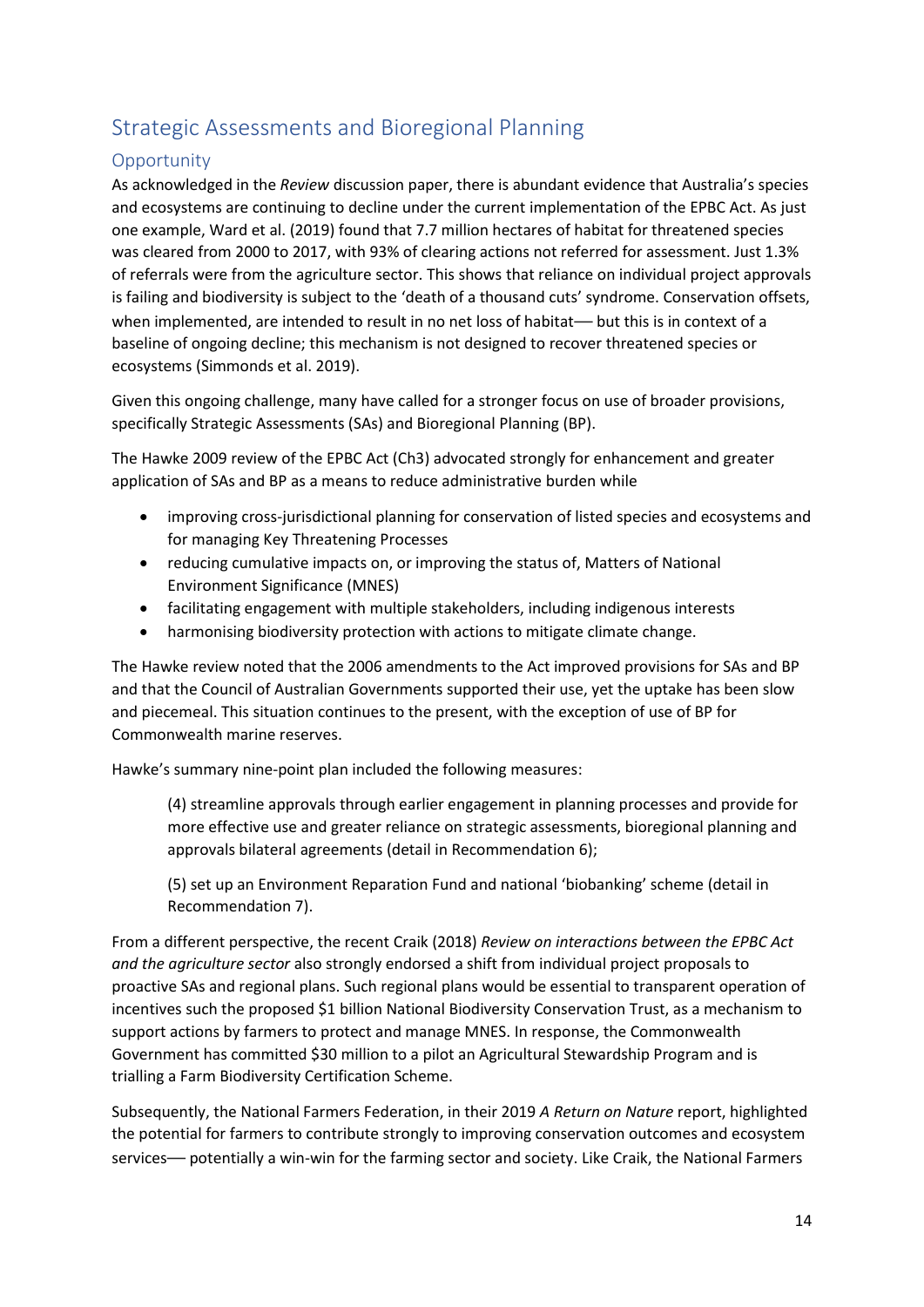Federation called for establishment of an ecosystem services market and financial incentives for farmers to engage.

Finally, many Indigenous communities and traditional owners are now actively returning to country to manage ecosystems and important cultural species and sites. This has bipartisan political support through funding of Indigenous Protected Areas and Indigenous Ranger groups.

All of this points to a convergence of interests of landholders (such as Catchment Management Authorities and Landcare groups) and Indigenous traditional owners in taking practical actions to improve biodiversity. To be effective, these activities should be done in the context of SAs and/or BP.

## What can science offer?

Any expansion of SAs and BP, in place of individual project assessments, must be founded on highquality and transparent information on the condition and distribution of MNES and changes in these. Approvals and investments should be set in the context of cumulative effects (positive or negative) on the status of MNES. Without SAs or BP agreements, and the tools for transparent verification, the requirement for assessments of individual projects should remain.

Australia has world-class informatics resources and analytics to enable provision of high-quality information. This includes vegetation mapping, remote sensing capabilities, detailed species distribution data (including capability for citizen science contributions) and conservation planning and assessment tools. These capabilities include national (NCRIS) investments such as the Terrestrial Ecosystems Research Network (TERN), Atlas of Living Australia, Digital Earth Australia (via Geosciences Australia) and the developing National Environmental Prediction System. There is also agreement across governments to capture data from environmental impact assessments and to integrate with other sources to develop a 'Shared Analytical Framework for the Environment' (WABSI, 2019).

### Bioregional planning

The Interim Biogeographic Regionalisation for Australia (IBRA) is supported by all levels of government as the tool for regional planning, such as for assessing the representativeness of the National Reserve System. The 89 bioregions, and 419 subregions within them, are defined based on common climate, geology, landform, native vegetation and species information. As such, these are logical, science-based, spatial units for bioregional planning.

### Conservation assessment and planning tools

Australian scientists have been at the forefront of developing concepts and tools for spatial conservation planning and have the experience and knowledge to develop robust systems for assessment and planning SAs and BP and for monitoring outcomes against agreed targets. This expertise, across academia, CSIRO and agencies could be readily deployed to enable SAs and Bioregional Plans to be implemented with confidence. In doing this, there would be need for strong engagement between researchers and end users (such as agencies, NGOs and landholders) to ensure that the tools and systems developed are fit for purpose.

#### **Solutions**

1. Expand use of SAs and BPs to reduce requirements for project-by-project assessments and approvals.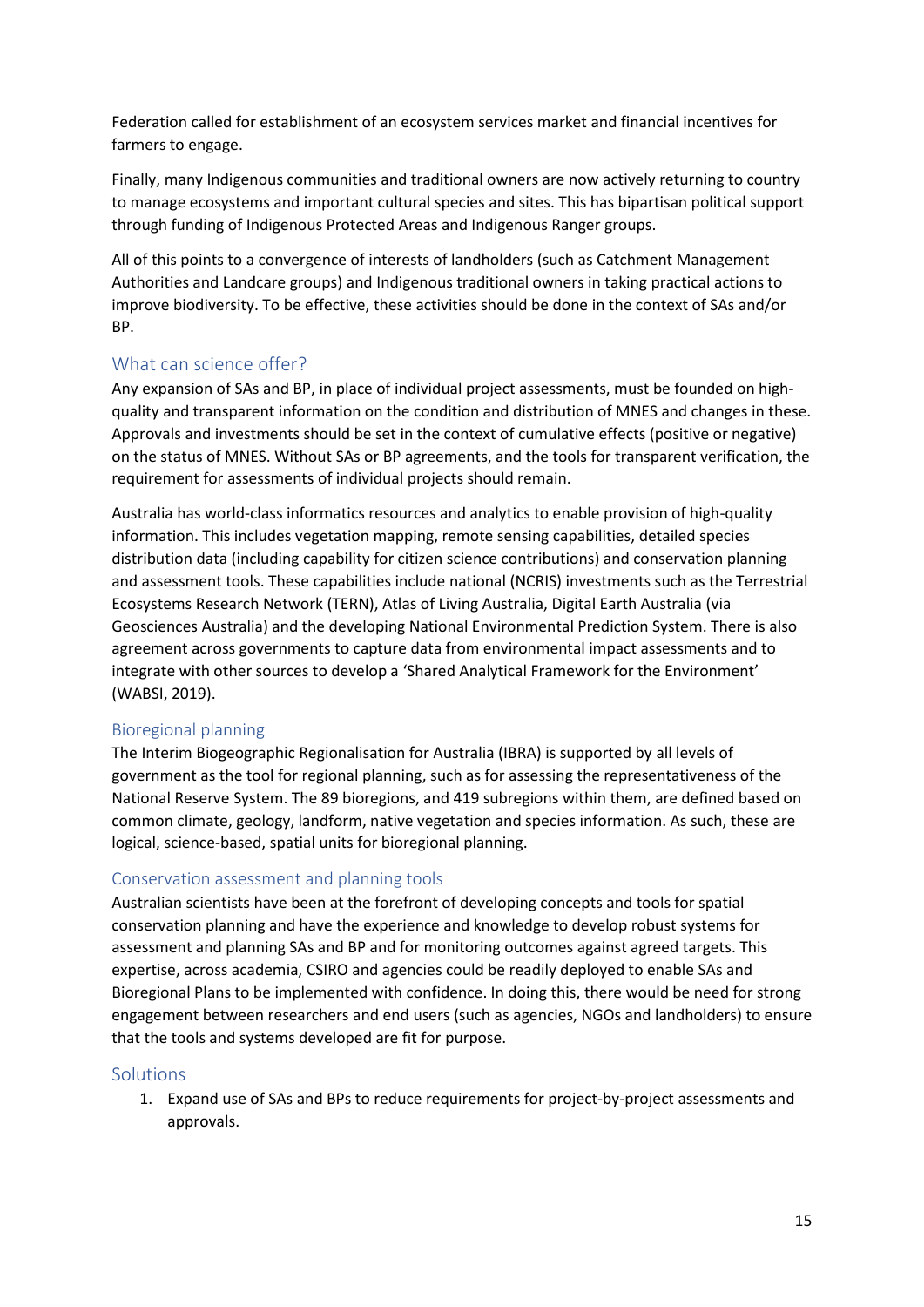- 2. Establish cross-jurisdiction mechanisms for enacting SAs and BPs, with states having responsibility for implementation while the Commonwealth has oversight of auditing and ensuring compliance.
- 3. Establish rigorous methods for transparent assessment, planning and verification by responsible agencies, preferably independent from government.
- 4. Given the above, develop and resource ecosystem/biodiversity incentive mechanisms to engage landholders (including agriculture, Indigenous communities, etc.) in habitat restoration for MNES**.**
- 5. The next iteration of the Department of Agriculture, Water and the Environment National Environmental Science Program includes a Hub focused on 'resilient landscapes'. Within this, a cross-disciplinary program should focus on the socio-economic, policy and science issues that need to be solved to establish SAs and BPs as effective mechanisms for conserving and restoring Australian biodiversity.

### **Outcomes**

By use of provisions already present in the EPBC Act, expanded use of SAs and BP will result in substantially better environmental outcomes with significantly reduced administrative burden, as noted in the Hawke review. It will allow better information and more clarity for agricultural industry, as per the Craik review, and provide mechanisms for farmers, landowners, traditional owners and other parties to participate in meaningful, effective conservation actions. By taking a strategic approach by bioregion and ensuring an integrated, cross-jurisdictional engagement with environmental issues, the 'death of a thousand cuts' problem identified by Ward et al. (2019) can be addressed.

### References

Australian Government Department of the Environment, Water, Heritage and the Arts (2009) The Australian Environment Act – Report of the Independent Review of the Environment Protection and Biodiversity Conservation Act 1999. Commonwealth of Australia, Canberra, Australia.

Craik, W. (2018). Review of interactions between the EPBC Act and the agriculture sector. Independent report prepared for the Commonwealth Department of the Environment and Energy. AITHER, Melbourne, Australia.

National Farmers Federation (2019) A Return on Nature. National Farmers Federation/KPMG, Canberra, Australia.

Simmonds JS, Sonter LJ, Watson JE, et al. (2019). Moving from biodiversity offsets to a target-based approach for ecological compensation. Conservation Letters. 2019;e12695.<https://doi.org/10.1111/conl.12695>

Ward MS, Simmonds JS, Reside AE, et al. Lots of loss with little scrutiny: The attrition of habitat critical for threatened species in Australia. Conservation Science and Practice. 2019; 1:e117. <https://doi.org/10.1111/csp2.117>

Western Australian Biodiversity Science Institute (2019). Digitally Transforming Environmental Assessment: Leveraging Digital Information to Streamline Environmental Assessment and Approvals. [https://wabsi.org.au/wp-content/uploads/2019/10/Digitally-Transforming-Environmental-](https://wabsi.org.au/wp-content/uploads/2019/10/Digitally-Transforming-Environmental-Assessment_Working-Group-Report.pdf)[Assessment\\_Working-Group-Report.pdf](https://wabsi.org.au/wp-content/uploads/2019/10/Digitally-Transforming-Environmental-Assessment_Working-Group-Report.pdf)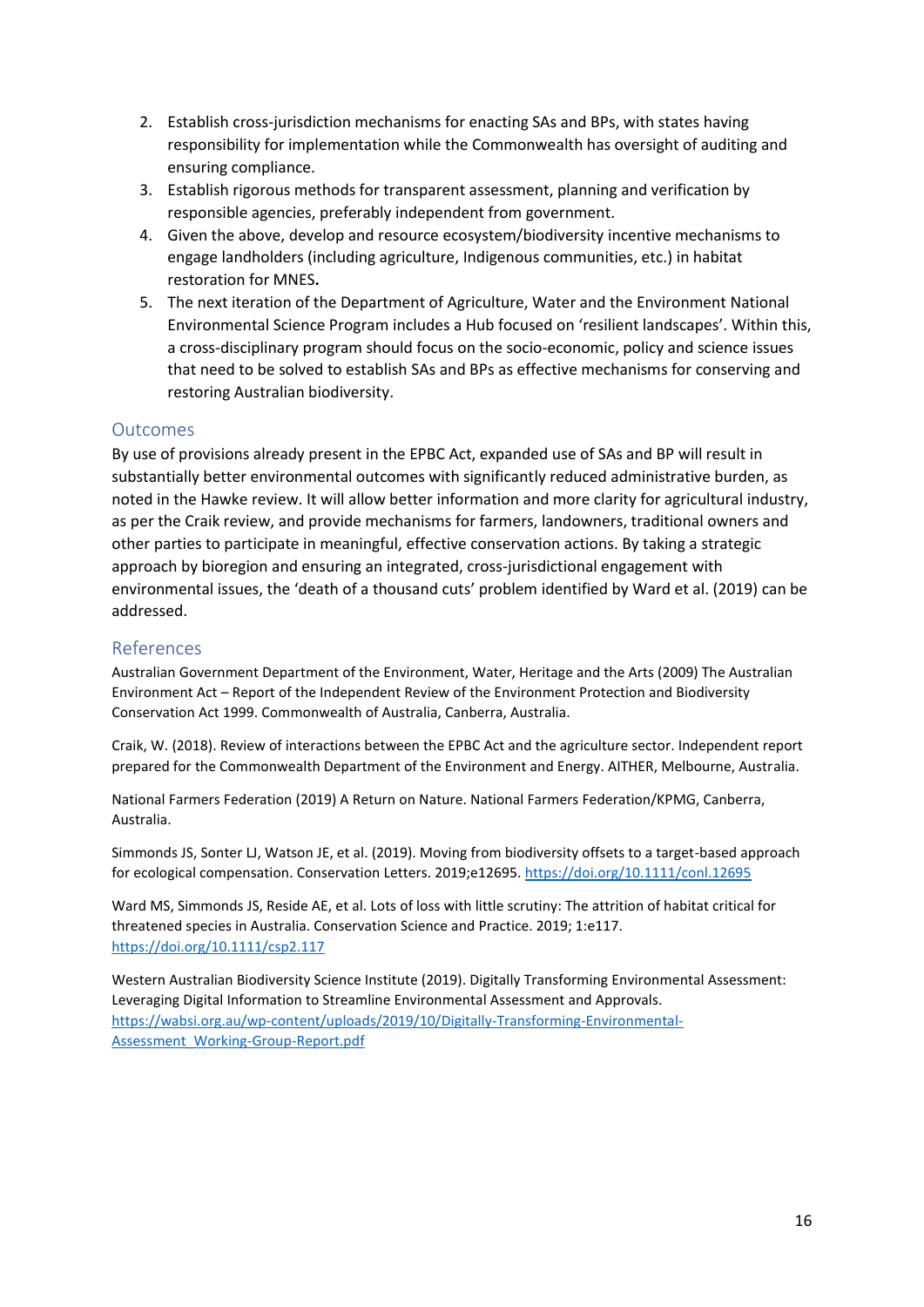# Conservation of Plant and Animal Species of Significance in Indigenous **Culture**

# **Opportunity**

Indigenous Australians have a deep connection with biodiversity and value many plant and animal species differently from non-Indigenous Australians. High value is ascribed particularly to those plant and animal species that are totemic or important as traditional food or medicine. The viability and cultural strength and continuity of many Indigenous communities is dependent upon the maintenance of these species in their environment (Altman, 1987) . Many of these culturally significant species are in decline due to introduced pests and weeds, altered fire regimes, climate change and other factors. However, the EPBC Act does not currently provide any specific opportunity or mechanism to help conserve these species unless they are so imperiled that they qualify for listing as threatened, by which stage it may be too late to maintain the cultural resonance of these species.

In contrast, many species protected under the EPBC Act through listing as threatened have little or no significance to Indigenous culture.

The failure of the current Act to provide any mechanism to help conserve plant and animal species most highly valued by Indigenous Australians appears inconsistent with the Objects of the Act, which are:

- to recognise the role of Indigenous people in the conservation and ecologically sustainable use of Australia's biodiversity; and
- to promote the use of Indigenous peoples' traditional knowledge of biodiversity with the involvement of, and in co-operation with, the owners of the knowledge (s.  $3(1)$  f, g).

The current review of the Act represents an opportunity to redress this deficiency. It can do so by giving an explicit status to, and consequent protection and pathway to recovery of, plant and animal species of particular significance to Indigenous Australians.

There is one non-explicit catch-all mechanism currently available in the EPBC Act. Section 190 allows for the Threatened Species Scientific Committee to advise the Minister about concerns that species may be becoming threatened but that have not yet met the relevant eligibility criteria for formal listing as threatened. However, this section provides little consequential advantage to any such species (the Minister must simply 'have regard to any advice'). Moreover, this mechanism is inappropriate as this is cultural matter rather than a scientific one and should have different criteria to those internationally recognised criteria used for listing threatened species.

A more explicit and targeted mechanism, and one more likely to help conserve and recover such species, is for revision of the Act to explicitly add a new section on the conservation of entities (species, populations, ecological communities, ecosystems, stories, songlines) of particular significance and concern to Indigenous Australians as Matters of National Environmental Significance (MNES). As with threatened species and ecological communities, there would need to be a tailored and justified listing process for such species in regulation and a prescription for their protection and recovery. The process should specifically include relevant Indigenous communities in planning and recovery actions. The Indigenous Advisory Committee would be the appropriate Listing Authority for such an action, with advice as appropriate from the other relevant committees. It should be possible for a species/ecological community to be listed as both threatened and of cultural significance.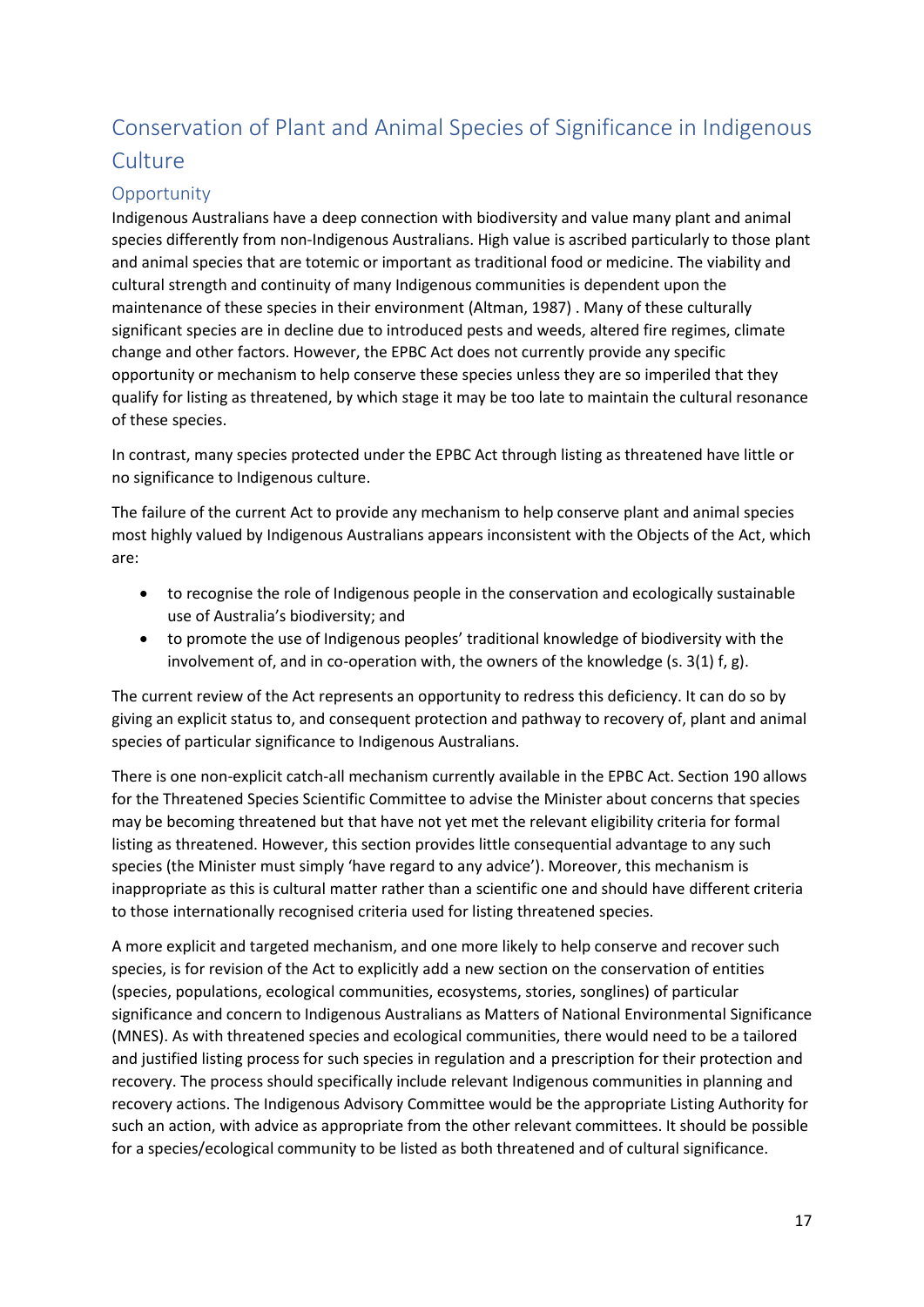A potential complication with this recommendation is that, while the EPBC Act appropriately uses a national scale for the listing and conservation of threatened species, culturally significant species may be more readily defined and protected at local scale. In such cases, it may be arguable whether or not such culturally significant species should be considered as MNES or rather should be dealt with by state/territory jurisdictions. Of relevance to this argument is that existing state/territory legislation does not currently provide explicit protection for such species. Furthermore, international agreements indicate an obligation on the Australian government to conserve species of Indigenous concern. For example, the Convention on Biological Diversity's Aichi Target 18 states:

'By 2020, the traditional knowledge, innovations and practices of indigenous and local communities relevant for the conservation and sustainable use of biodiversity, and their customary use of biological resources, are respected, subject to national legislation and relevant international obligations, and fully integrated and reflected in the implementation of the Convention with the full and effective participation of indigenous and local communities, at all relevant levels.'

### What can science offer?

Indigenous knowledge is a potent counterpoint and complementary knowledge stream to Western science. Collectively, these knowledge bases provide an opportunity to engage in conservation management ideally tailored to Australian environments (Altman, Buchanan and Larsen, 2007; Moritz *et al.*, 2013; Ens *et al.*, 2015). Both knowledge bases recognise widespread decline of many species, including many of cultural significance but not necessarily listed as threatened, across Indigenous lands (Burbidge *et al.*, 1988; Ziembicki, Woinarski and Mackey, 2013). In many Australian regions, Indigenous land and sea country managers are currently attempting to manage their culturally significant species (Altman, 2003), but such actions are not explicitly supported by governments unless the species or ecological communities are listed as threatened. There is a strong evidence base that environmental management by Indigenous communities provides multiple benefits, including for health, education and employment (Burgess *et al.*, 2009; Garnett *et al.*, 2009).

### Solutions

- 1. Revise the Act to explicitly address conservation of species of particular significance and concern to Indigenous Australians, with a dedicated provision to include matters of entities of particular significance to Indigenous communities as MNES.
- 2. Establish cross-jurisdictional mechanisms to bridge local identification of declining culturally important species and other entities of cultural significance with national conservation instruments.
- 3. Develop and leverage the evidence base for Indigenous community environmental management by establishing a research centre for cultural land management that integrates with the broader National Environmental Science Program.

## **Outcomes**

Revision of the Act to recognise and help protect and recover species and other entities of Indigenous cultural concern will lead to improved ecosystem management across Australia, particularly in remote regions. It will help maintain and strengthen Indigenous culture. It will allow for conservation interventions for declining biota before they become so imperiled that their management options are forlorn or unachievably expensive.

### References

Altman, J. (2003) 'People on country, healthy landscapes and sustainable Indigenous economic futures: The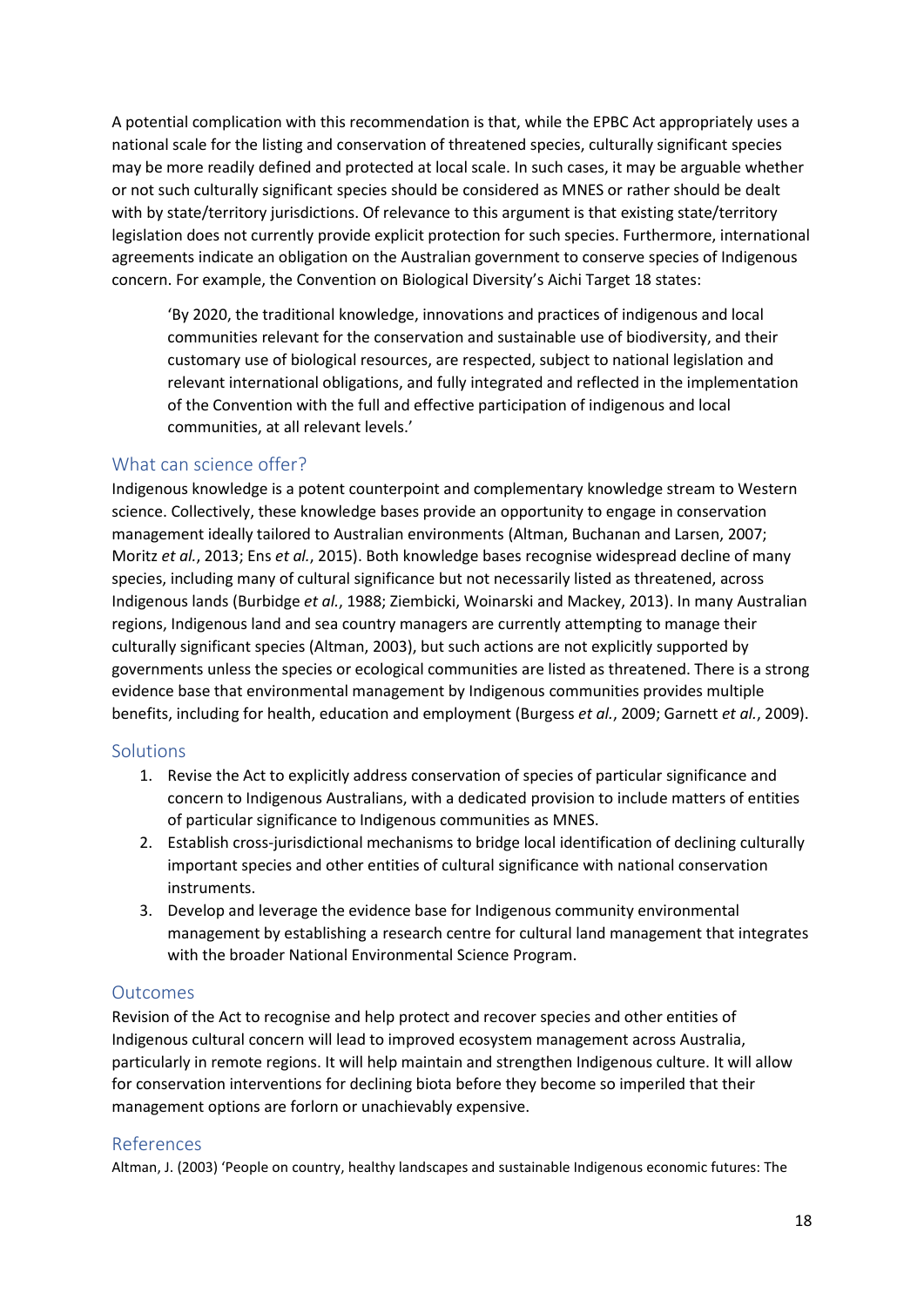Arnhem Land case', *Australian Review of Public Affairs, Vol. 4, no. 2 (Nov 2003), pp. 65-82*. University of Sydney, 4(2), pp. 65–82.

Altman, J. C. (1987) *Hunter-gatherers today : an Aboriginal economy in north Australia*. Edited by A. I. of A. Studies. Canberra: Australian Institute of Aboriginal Studies.

Altman, J. C., Buchanan, G. and Larsen, L. (2007) *The environmental significance of the indigenous estate : natural resource management as economic development in remote Australia*. Edited by G. J. Buchanan, L. Larsen, and A. N. U. C. for A. E. P. Research. Canberra: Centre for Aboriginal Economic Policy Research (CAEPR discussion paper, 1036-1774 ; no. 286/2007). Available at: http://www.anu.edu.au/caepr/Publications/DP/2007\_DP286.pdf.

Burbidge, A. A. *et al.* (1988) 'Aboriginal knowledge of the mammals of the central deserts of australia', *Wildlife Research*. CSIRO PUBLISHING, 15(1), pp. 9–39. doi: 10.1071/WR9880009.

Burgess, C. P. *et al.* (2009) 'Healthy country, healthy people: The relationship between Indigenous health status and "caring for country"', *Medical Journal of Australia*, 190(10), pp. 567–572. doi: 10.5694/j.1326- 5377.2009.tb02566.x.

Ens, E. J. *et al.* (2015) 'Indigenous biocultural knowledge in ecosystem science and management: Review and insight from Australia', *Biological Conservation*. Elsevier Ltd, pp. 133–149. doi: 10.1016/j.biocon.2014.11.008.

Garnett, S. T. *et al.* (2009) 'Healthy Country, Healthy People: Policy Implications of Links between Indigenous Human Health and Environmental Condition in Tropical Australia', *Australian Journal of Public Administration*. John Wiley & Sons, Ltd, 68(1), pp. 53–66. doi: 10.1111/j.1467-8500.2008.00609.x.

Moritz, C. *et al.* (2013) 'The Australian monsoonal tropics: An opportunity to protect unique biodiversity and secure benefits for Aboriginal communities', *Pacific Conservation Biology*. Surrey Beatty and Sons Pty Ltd, 19(3–4), pp. 343–355. doi: 10.1071/pc130343.

Ziembicki, M. R., Woinarski, J. C. Z. and Mackey, B. (2013) 'Evaluating the status of species using Indigenous knowledge: Novel evidence for major native mammal declines in northern Australia', *Biological Conservation*. Elsevier, 157, pp. 78–92. doi: 10.1016/j.biocon.2012.07.004.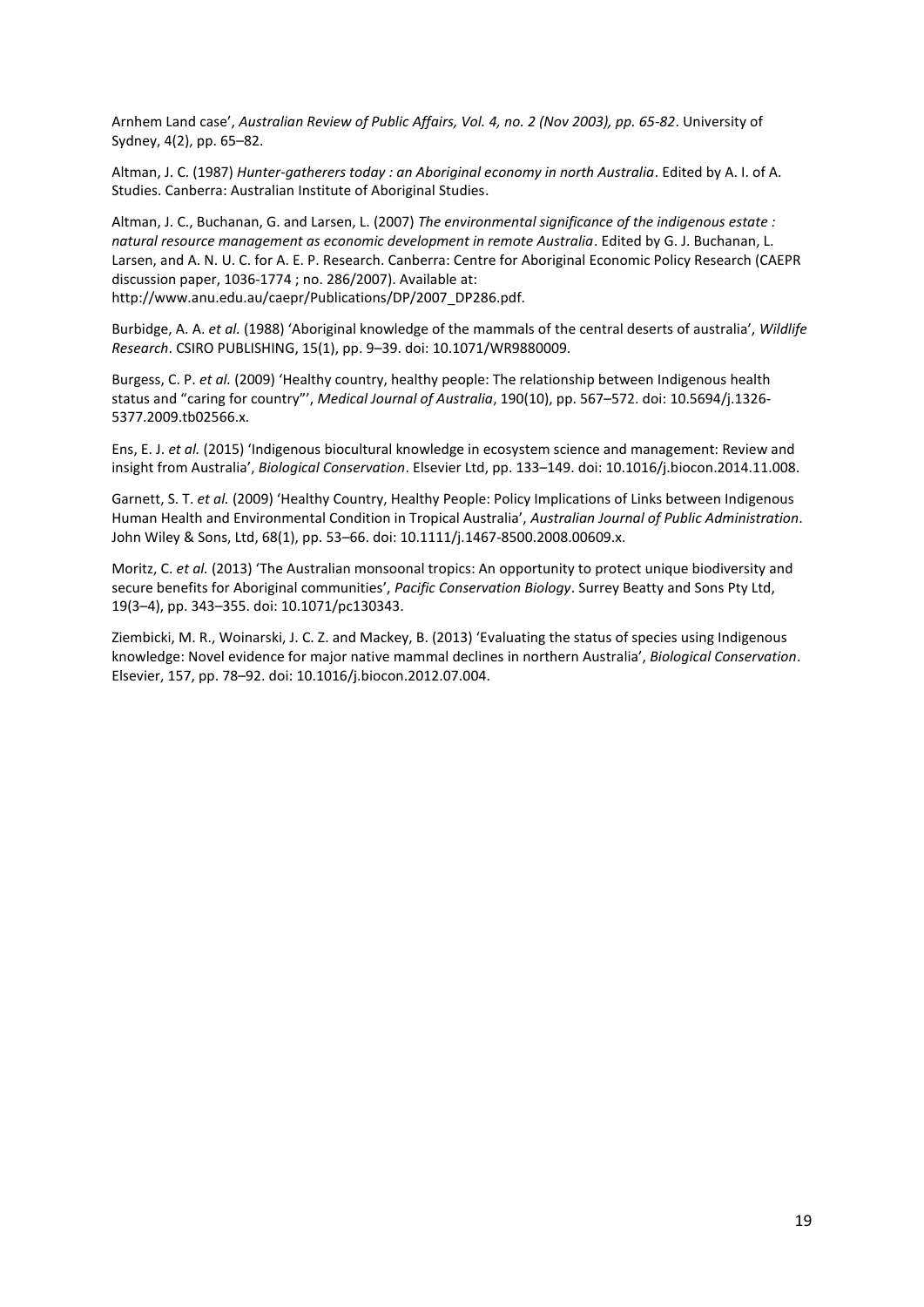# Data, Uncertainty and Decisions

# **Opportunity**

Decisions made under the EPBC Act (Table 1) require an evaluation of future risk to listed threatened species and ecological communities based on our current understanding of status and threats. Often knowledge is imperfect and predicted outcomes are therefore uncertain. However, uncertainty exists in all data, whether it be environmental, social or economic.

There are many potential issues with the use of data within the Act that can result in uncertainty. A lack of definition of key terms within the Act (i.e. 'significant impact') leads to uncertainty in decisions due to linguistic ambiguity. Data itself may not be accurate, precise (i.e. quality issues), and/or comprehensive (i.e. quantity issues), leading to uncertainty about the distribution or status of a listed entity, critical habitat or threatening process, or the impact of an action. This can be a feature of both empirical data and expert-derived data. Uncertainty in data can itself lead to a lack of confidence in decisions. This is compounded when data and associated modelling (including assumptions) are not transparent, accessible or available, such that it is hard or impossible to interpret findings to support decision-making.

Further complicating the decision-making process, there are invariably competing social and economic objectives that must be accounted for in decisions made under the Act which present trade-offs for decision-makers. One of the recommendations in the Hawke review was that 'the conservation of biological diversity and ecological integrity should be a fundamental consideration in decision-making'. The government response was to reject this recommendation, suggesting there are many specific provisions in the Act 'that require a science-based decision on environmental considerations to be made before social and economic factors are considered'. However, the Act is failing in this regard. Why? Arguably, one of the reasons is that data and accompanying uncertainty are not being transparently represented or incorporated into decision-making processes, which leads to several problems:

- i) We have little confidence that changes (such as declines) in species and ecological communities are able to be detected (Figure 1).
- ii) Decisions on how to protect and recover threatened species and ecological communities may not lead to positive outcomes.
- iii) Decision-makers are not able to make decisions that account for their tolerance to risk (i.e. accounting for worst- and best-case outcomes, see Figure 2).
- iv) Due to the above, the precautionary principle is inconsistently applied (Figures 1 and 2), likely leading to ongoing biodiversity declines.

The response to the Hawke review indicated that the government was committed to improving transparency, accountability and efficiency under the Act. There remains an important opportunity to improve the use, transparency and accessibility of data both within the Act, and in decisionmaking that occurs within and as a result of the Act. Issues in the use of data in decision-making vary depending on the context (Listing, Planning, Implementation, Monitoring and Reporting (Table 1)), and we suggest that solutions need to account for these differences.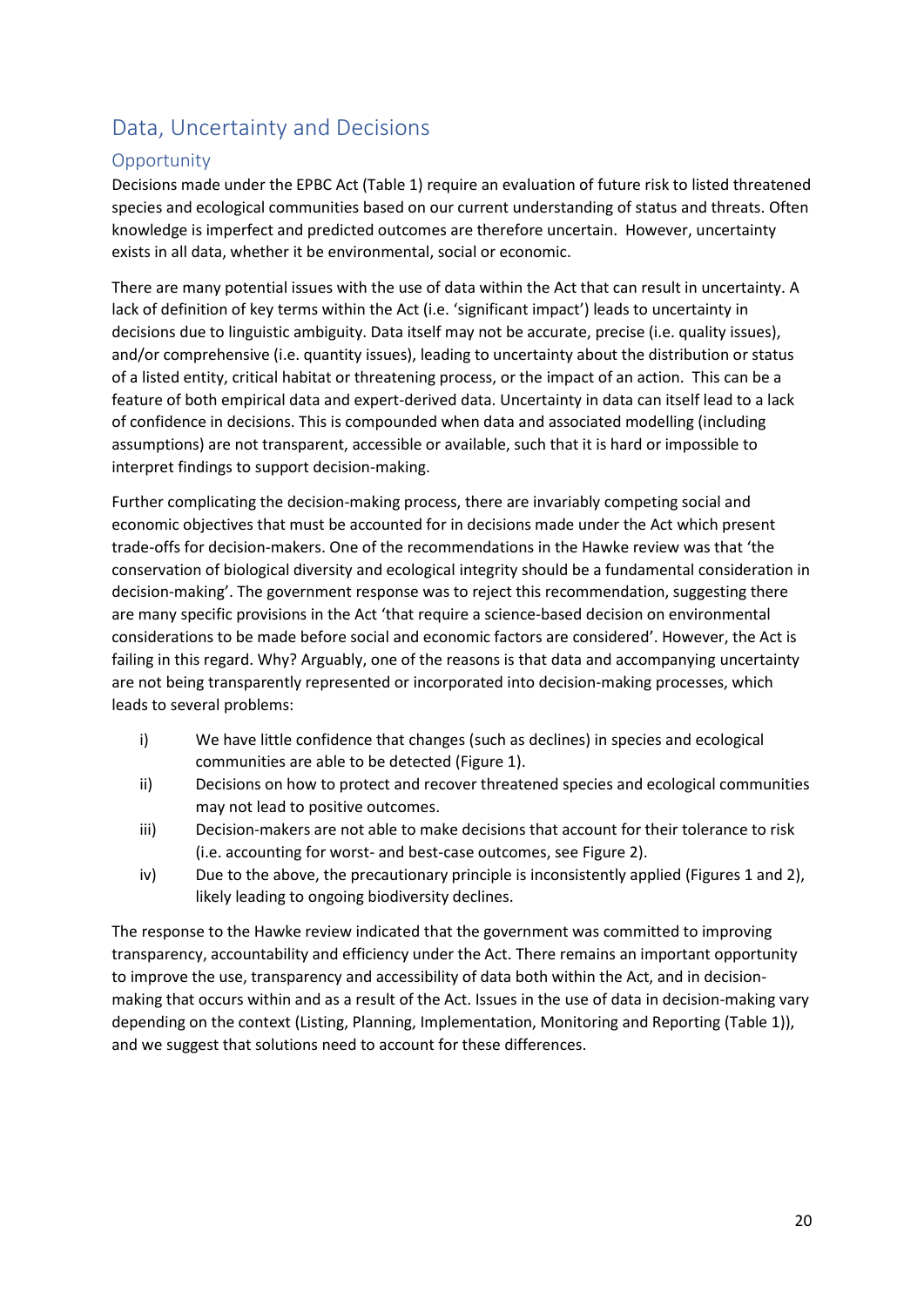Table 1. A taxonomy of EPBC Act decisions and data-related issues

| Decision category                                                       | Data-related issues                                                                                                                                                      |
|-------------------------------------------------------------------------|--------------------------------------------------------------------------------------------------------------------------------------------------------------------------|
| Listing                                                                 | A listing decision by the Minister based on best available data can be<br>challenged and overturned by the parliament, rendering the<br>precautionary principle obsolete |
|                                                                         | Quantitative evidence (data) is not required to justify the parliament<br>$\overline{a}$<br>overturning a decision                                                       |
| Planning                                                                | No quantitative definition of significant impact (Figure 1)<br>$\overline{\phantom{a}}$                                                                                  |
| <b>Referrals and Controlled</b><br>actions                              | No data standards available (i.e. data quality and uncertainty not<br>$\qquad \qquad -$<br>specified)                                                                    |
|                                                                         | No data record or consideration of cumulative impacts<br>$\qquad \qquad \blacksquare$                                                                                    |
| <b>Environmental Impact</b><br>$\blacksquare$<br>Assessments (including | No data standards available (i.e. data quality and uncertainty not<br>$\overline{\phantom{a}}$<br>specified)                                                             |
| <b>Strategic Assessments)</b>                                           | No quantitative minimum impact thresholds (accounting for tolerance<br>$\overline{a}$<br>for uncertainty) set for environmental objectives, such that                    |
|                                                                         | environment can be set as a hard constraint prior to consideration of<br>social and economic objectives                                                                  |
|                                                                         | No decision-support tools to guide decisions, accounting for<br>$\qquad \qquad \blacksquare$                                                                             |
|                                                                         | uncertainty and risk (Figure 2)                                                                                                                                          |
| Implementation                                                          | No guidance and limited use of structured decision-making protocols<br>$\overline{a}$                                                                                    |
| Management Plans,                                                       | that account for environmental and social benefits, costs and                                                                                                            |
| Recovery Plans, Threat                                                  | feasibility of actions                                                                                                                                                   |
| Abatement Plans, Wildlife                                               | Limited use of summarised and critically appraised scientific evidence<br>$\overline{\phantom{m}}$                                                                       |
| <b>Conservation Plans</b>                                               | to inform selection of best practice conservation interventions                                                                                                          |
|                                                                         | Lack of guidance on how to incorporate different data sources in<br>$\qquad \qquad \blacksquare$<br>management planning                                                  |
| Monitoring and Reporting                                                | No monitoring standards (i.e. focus is currently on reporting<br>$\qquad \qquad \blacksquare$                                                                            |
|                                                                         | implementation of actions and short-term outcomes, but there needs                                                                                                       |
|                                                                         | to be a regulated requirement to monitor long-term outcomes of                                                                                                           |
|                                                                         | biodiversity)                                                                                                                                                            |
|                                                                         | Minimal centralised data storage<br>$\overline{\phantom{0}}$                                                                                                             |
|                                                                         | No reporting standards (lack of transparency)<br>$\qquad \qquad \blacksquare$                                                                                            |
|                                                                         | No provision (e.g. tools) to link monitoring data to subsequent listing,<br>$\qquad \qquad \blacksquare$                                                                 |
|                                                                         | planning or implementation decisions (i.e. decision triggers; Figure 1)                                                                                                  |
|                                                                         | No decision support tools to guide the use of data to improve decisions<br>$\overline{a}$                                                                                |
|                                                                         | (i.e. adaptive management)                                                                                                                                               |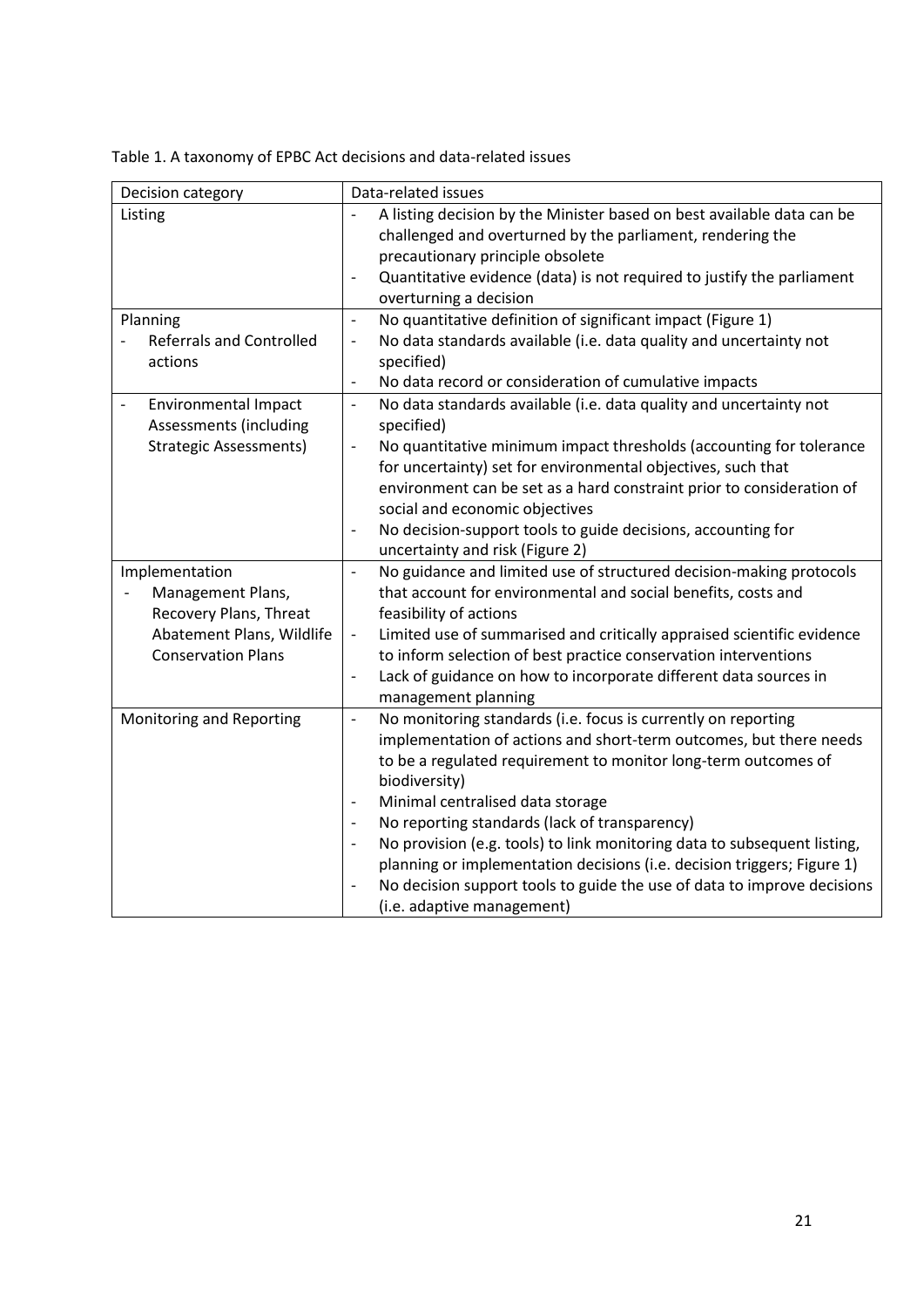

Financial benefit Population size  $\mathbf 1$  $\overline{c}$ 

Development alternative

**Figure 1.** At time period 1 and 3, we are confident the population sits above and below (respectively) the dashed line. The average (noted as the black circles) indicates the population sits above the threshold at time 2, but this cannot be assumed if we account for uncertainty. This dashed line could represent two scenarios: 1) monitoring to detect a threshold for the population in terms of listing status (i.e. endangered to critically endangered). At time 2, the Precautionary Principle could be enacted and the species status is changed to critically endangered, until further sampling has occurred; 2) the threshold could also represent a 'significant impact' for a species, and as such represents a decision trigger for a development proposal. The proposal will proceed if the population size sits above the dashed line. Highlighting uncertainty (as part of a data standard) triggers the need for further sampling to detect whether the development goes ahead or not.

**Figure 2.** The outcomes for two development proposals are indicated for a threatened species population size (triangles), and financial benefit (circles). If we look at the average only (the shapes) we would choose development alternative 2 because it has a higher potential financial benefit, but the average population size for the threatened species is the same across alternatives. However, accounting for uncertainty, alternative 2 indicates the threatened species could be lost (i.e. lower bound = 0), and the financial benefits are highly uncertain. In a data standard regulated under the Act, if we are explicit about uncertainty we can adopt a riskaverse attitude and assume the worst-case scenario (i.e. the species is being impacted) until further data is available. This is quantitatively adopting the Precautionary Principle.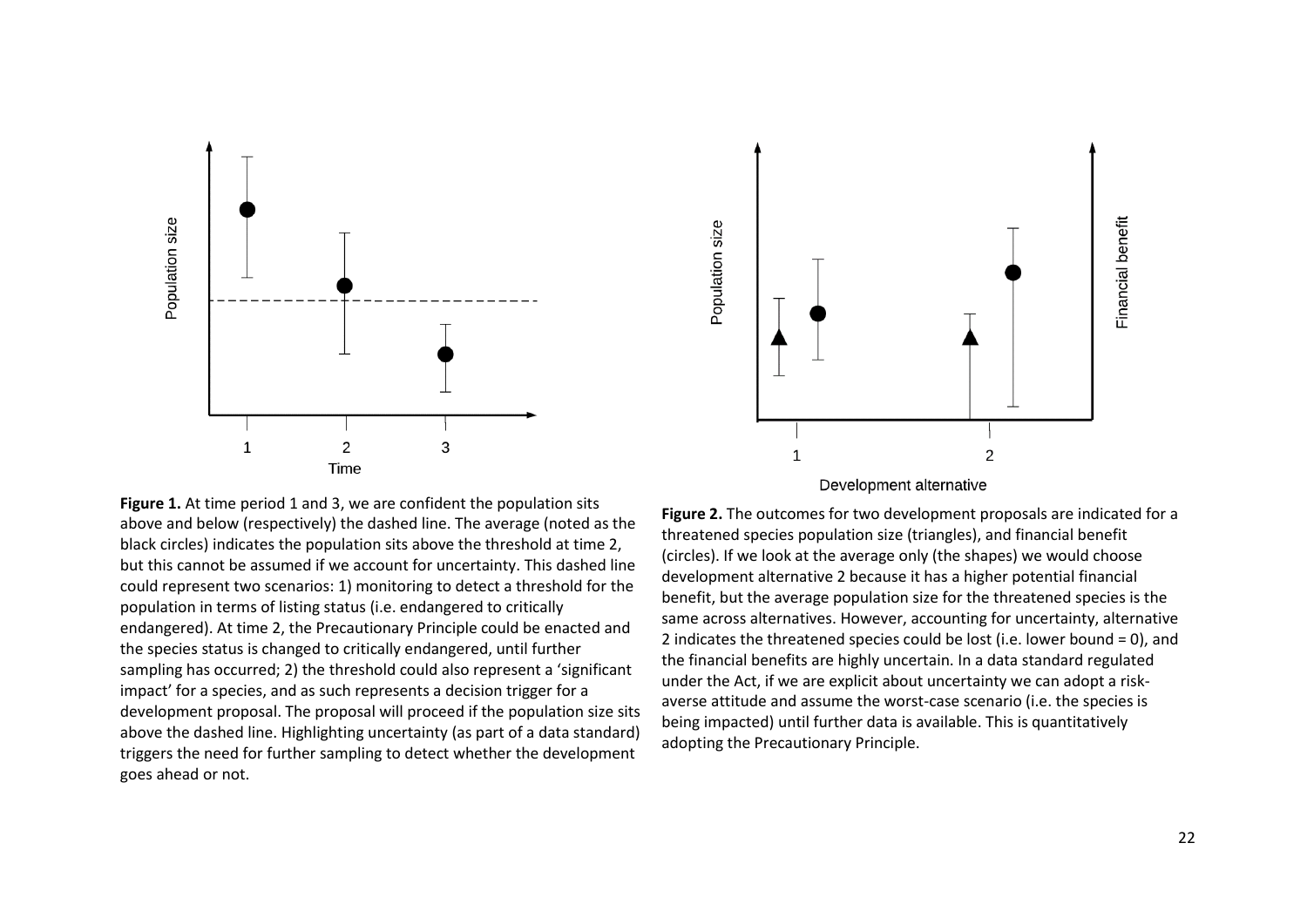# What can science offer?

We are fortunate in Australia to have a strong background in environmental decision science and substantial investment and development of critical information systems. In particular, there are three fields of research that could be used to improve the implementation of the EPBC Act.

- *Collection, analysis and storage of data*: Fundamental and applied research on the ecology, threats, management, recovery interventions and impacts of development on the threatened species and ecological communities is essential to understand how to effectively deliver the EPBC Act objectives. Scientific data provides a reliable guide to evaluating likely outcomes (including uncertainty) in the context of environmental risk assessments and recovery planning. Scientific data are integral in evaluating and justifying planning decisions (such as Environmental Impact Assessments and identifying controlled actions), monitoring outcomes (recovery, including failure to reach recovery) and informing when mitigation or compliance actions are required.
- *Evidence-based decision-making frameworks*: Decision-making frameworks are critical to providing logical, transparent and reproducible support for ecological risk assessments, listing and development and implementation of recovery plans. The foundation of evidencebased decisions is the synthesis and critical appraisal of scientific evidence in relation to identified values or objectives. There are many enabling factors that increase the exchange of data and research into policy and practice, many of which would be relevant in facilitating improved outcomes for biodiversity. Participatory approaches, such as structured decisionmaking, can help navigate complex problems that require trade-offs by incorporating (and disaggregating) values and scientific data in decision-making and providing a framework to explore uncertainty and risk.
- *Decision support tools*: Decision-making frameworks need to be supported by decision support tools. Many of the world-leading conservation decision support tools have been developed in Australia, which can explicitly account for the environmental, social and economic benefits, costs and feasibility of actions, budget constraints and uncertainty. Two prioritisation examples include Marxan and Priority Threat Management, which help decision-makers quantify the risks and benefits of different development or management scenarios.

The National Environmental Science Program's Threatened Species Recovery Hub, the ARC Centre of Excellence for Environmental Decisions, the NCRIS environmental research infrastructure (the Terrestrial Ecosystems Research Network and and the Atlas of Living Australia) and the Centre for Deliberative Democracy and Global Governance have contributed immensely to each of these key areas of expertise. A developing NCRIS capability in environmental forecasting will also improve capabilities.

### Solutions

- **1.** A key part of improving the use of data is to develop and implement a data standard to define best-available evidence. A data standard outlines the quality, strength, certainty and relevance of the evidence required and clearly specifies how to incorporate uncertainty. Quality of scientific data can be assessed based on the study design (for example, systematic review, randomised controlled trial, Before-After-Control-Impact design, correlation or observation), sample size and use of appropriate methods to minimise bias.
	- a. For decisions about Referrals and Controlled actions, the standard should be set in regulation and the precautionary principle automatically applied to prioritise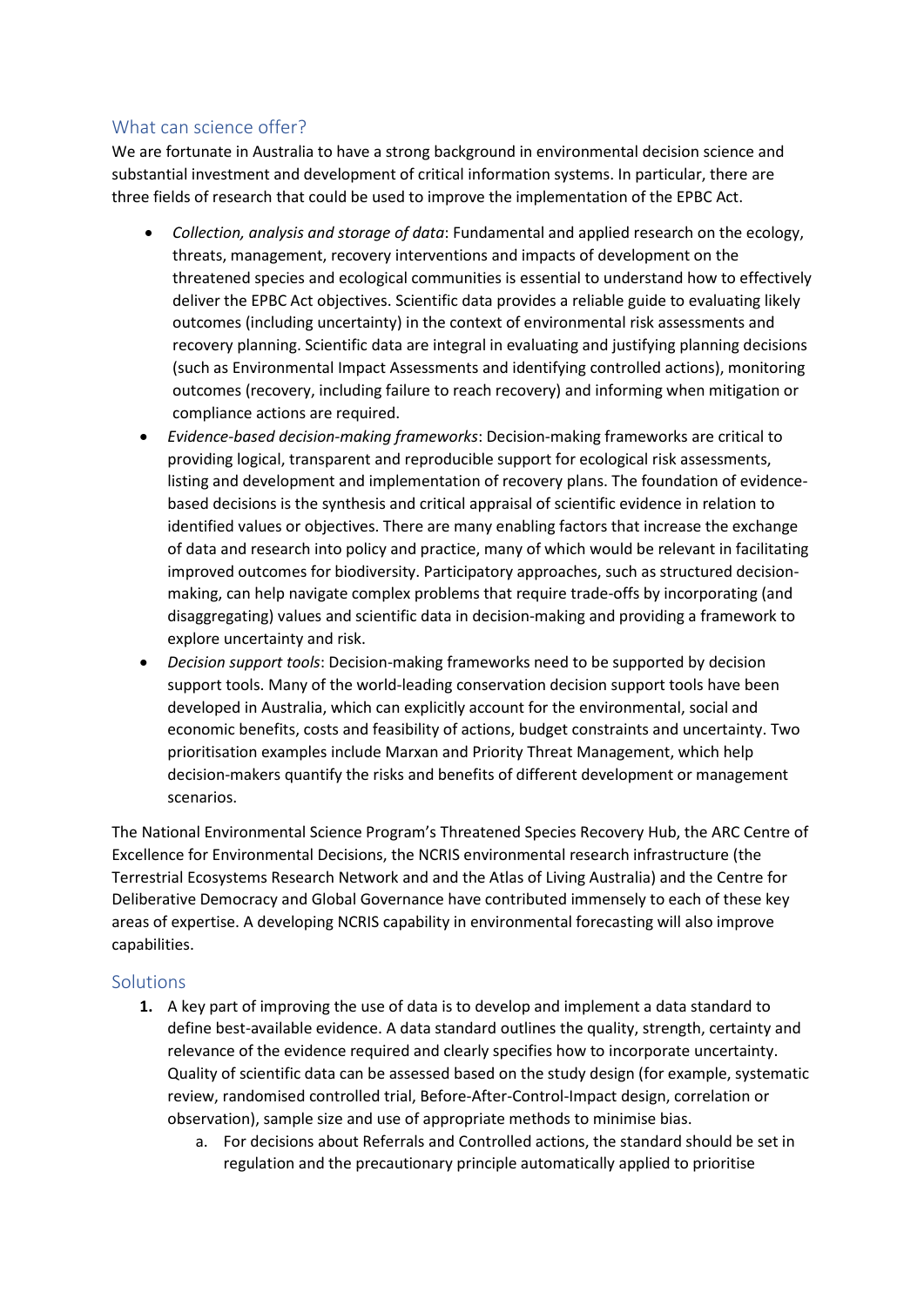Matters of National Environmental Significance where the standard is not met. The standard should be relevant for data that supports all objectives (environmental, economic and social). This provides a quantitative and transparent justification for enacting the Precautionary Principle, highlighting data quality issues, and subsequently triggering the collection of more data prior to a decision to approve an action. The revised Act could establish a statutory scientific committee to provide specialist advice on environmental impact assessment and offsets and provide oversight on the implementation of this standard.

- b. Data standards are also relevant in decisions relating to listing, implementation of management plans, monitoring and reporting. However, it would be more appropriate to specify data standards as a set of guidelines for these contexts. This is partly in recognition of the different data types used to support decision-making, including scientific data, expert opinion and traditional ecological knowledge. Quality of expert opinion can also be determined on the methods used to collect it (such as formal structured expert elicitation of a group of experts, opinions or experience of a single expert, or documented or verbal anecdotal evidence). However, if the primary purpose of the Act is to protect the environment, then decisions made in these circumstances should be precautionary, using the evidence available.
- **2.** All data, including models and assumptions used to inform decisions under the Act, should be publicly available at the time a draft decision is released for comment. This is particularly pertinent for decisions about Referrals and Controlled actions (Table 1), and should include social, economic and environmental data. All environmental data— including the data on which environmental impact assessments are based— should be transparent, well documented, consistent in format and readily accessible by the public. Well informed decision-making relies on high-quality data systems.
- **3.** Uncertainty should be specified for data underpinning all decisions made under the Act, in order to i) detect significant impacts or changes with confidence, ii) clearly demonstrate the potential consequences of different development options and iii) enable a clear analysis of trade-offs where decision-makers can utilise and demonstrate a consistent approach to risk.
- **4.** The precautionary principle that underpins the EPBC Act should be maintained, given the potential consequences of poor environmental management. While a lack of information should not preclude all action, decisions should be made on the best available evidence for listing and implementation decisions (Table 1), accounting for uncertainty, with mechanisms for new evidence to affect regulatory decisions. To ensure confidence that environmental objectives are fundamental (prioritised) in planning decisions, the precautionary principle needs to be applied until data collected according to standards proves otherwise. For chronic, gradual declines, which occur across many threatened species and communities, this can be more challenging than is the case for abrupt, catastrophic events.
- **5.** Data should be specifically linked to defined quantifiable thresholds that trigger decisions for action. This is relevant in many contexts, such as in a listing assessment, to support a change in action under a recovery plan, to trigger a referral, or the approval of a biodiversity offset. Uncertainty should be accounted for in these decision triggers, and a level of tolerance for uncertainty should be specified. Importantly, where decisions about Referrals and Controlled actions (Table 1) involve consideration of social and economic objectives, minimum impact thresholds need to be set for environmental objectives, such that the